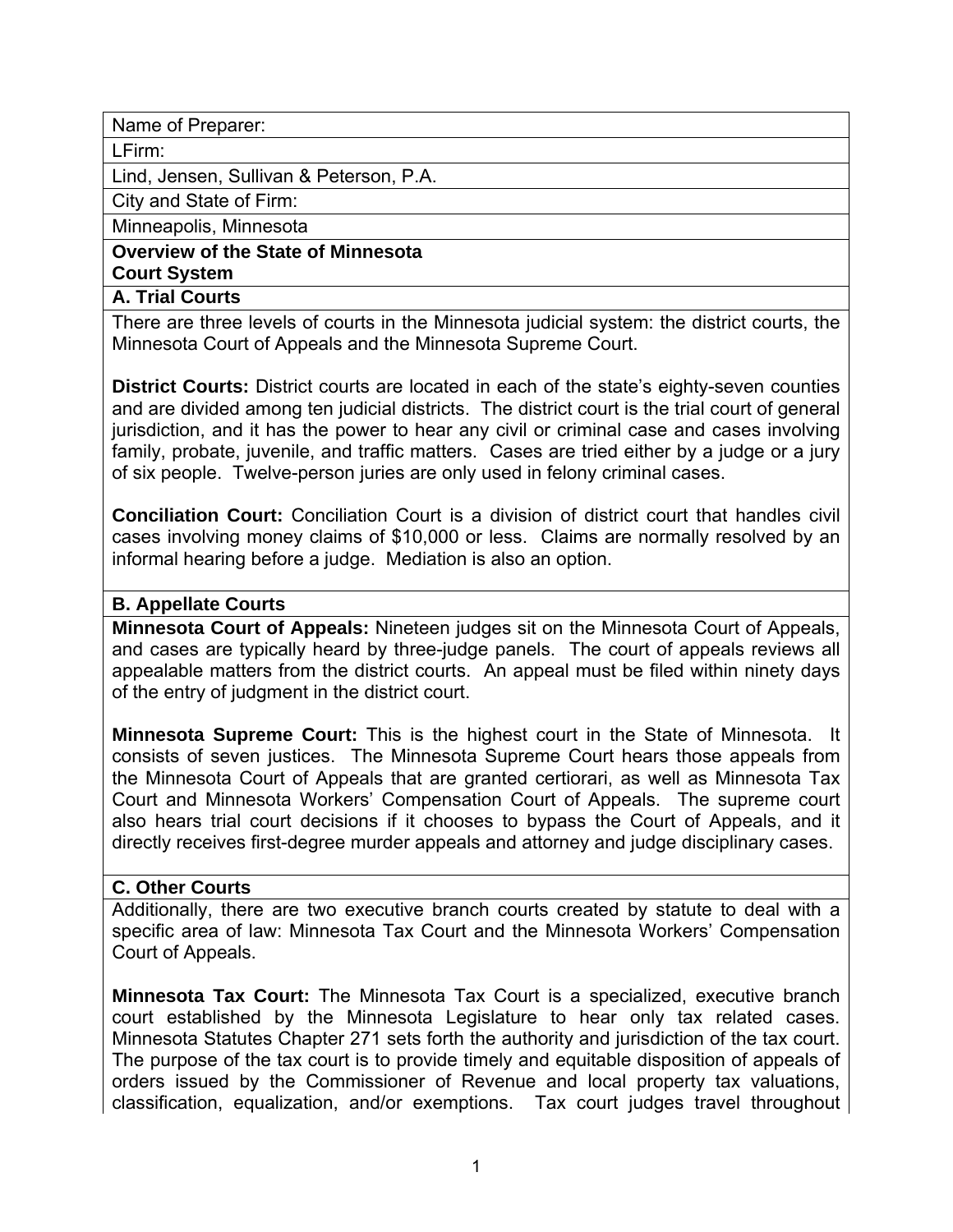Minnesota to conduct trials. Tax court decisions are appealable directly to the Minnesota Supreme Court.

**Minnesota Workers' Compensation Court of Appeals:** The Minnesota Workers' Compensation Court of Appeals has exclusive, statewide authority to review workers' compensation cases decided by compensation judges at the Office of Administrative Hearings and certain cases decided by the Workers' Compensation Division at the Department of Labor and Industry. A panel of three or five judges decides each appeal. Decisions of the Minnesota Workers' Compensation Court of Appeals are appealable directly to the Minnesota Supreme Court.

#### **Procedural**

#### **A. Venue**

Minn. Stat. § 542.01, entitled "Venue; general rule; exception," states:

 Except as provided in section 542.02, every civil action shall be tried in the county in which it was begun, unless the place of trial be changed as hereinafter prescribed; and when so changed all subsequent papers in the action shall be entitled and filed in the county to which such transfer has been made.

Minn. Stat. § 542.01 (2013).

Minn. Stat. § 542.09, entitled "Other cases; defendant's residence or where cause arose; corporations," states:

 All actions not enumerated in sections 542.02 to 542.08 and 542.095 shall be tried in a county in which one or more of the defendants reside when the action is begun or in which the cause of action or some part thereof arose. If none of the parties shall reside or be found in the state, the action may be begun and tried in any county which the plaintiff shall designate. A corporation, other than railroad companies, street railway companies, and street railroad companies whether the motive power is steam, electricity, or other power used by these corporations or companies, also telephone companies, telegraph companies, and all other public service corporations, shall be considered as residing in any county wherein it has an office, resident agent, or business place. The above enumerated public service corporations shall be considered as residing in any county wherein the cause of action shall arise and wherein any part of its lines of railway, railroad, street railway, street railroad, without regard to the motive power of the railroad, street railway, or street railroad, telegraph or telephone lines or any other public service corporation shall extend, without regard to whether the corporation or company has an office, agent, or business place in the county or not.

Minn. Stat. § 542.09 (2013).

| <b>B. Statute of Limitations</b>          |                                                                |
|-------------------------------------------|----------------------------------------------------------------|
| <b>Legal Cause of Action</b>              | <b>Limitation - Reference</b>                                  |
| Personal Injury Resulting from Negligence | $\left 6\right\rangle$ years - Minn. Stat. § 541.05, subdiv. 1 |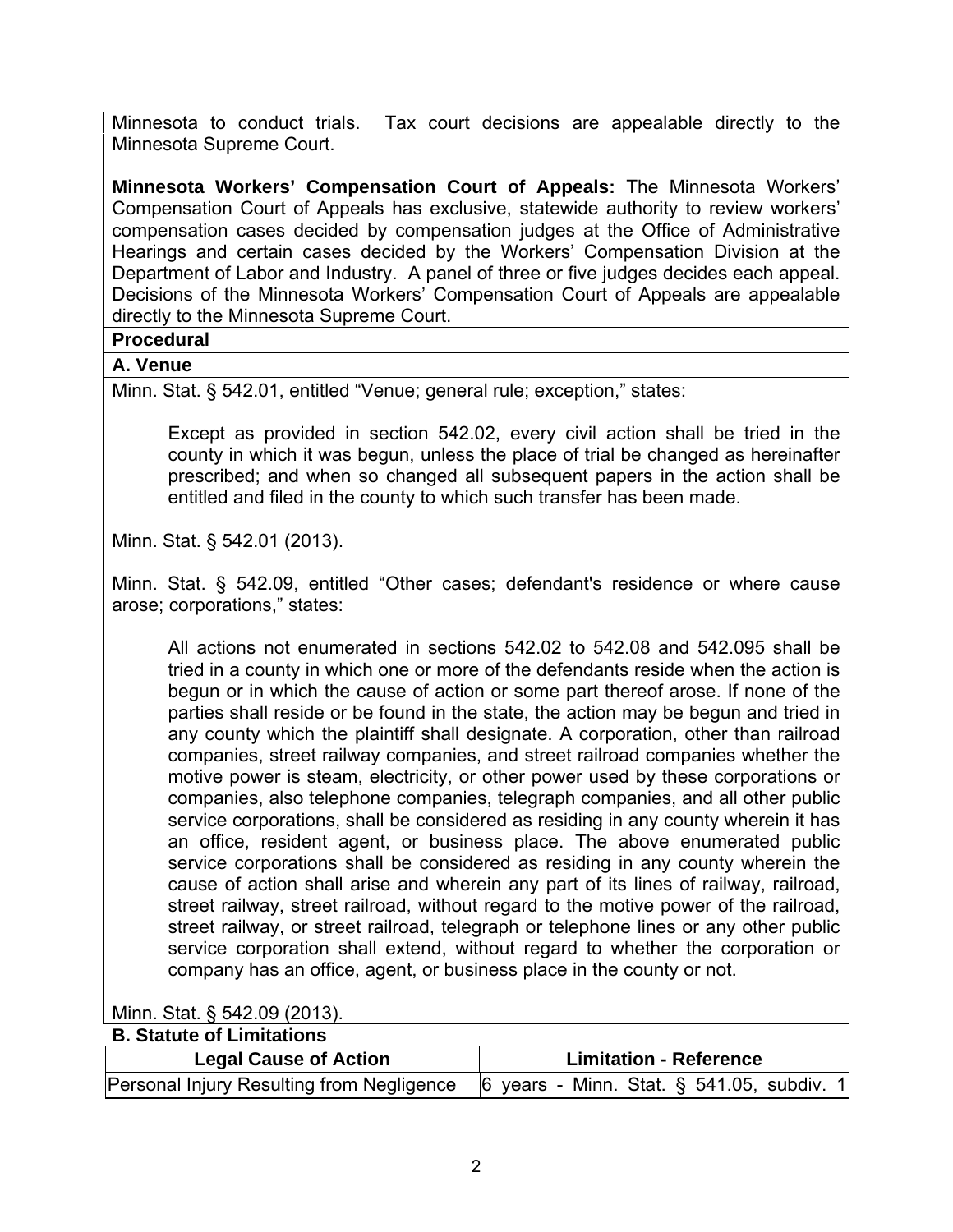|                                                                                                                                                                   | (2013).                                                                                                                                                                                                                                                                                                                                                                                                                                        |
|-------------------------------------------------------------------------------------------------------------------------------------------------------------------|------------------------------------------------------------------------------------------------------------------------------------------------------------------------------------------------------------------------------------------------------------------------------------------------------------------------------------------------------------------------------------------------------------------------------------------------|
|                                                                                                                                                                   | 2 years in cases where injury caused by<br>defective or unsafe condition of real estate<br>improvement. And no more than 10 years<br>after substantial completion of the project. -<br>Minn. Stat. § 541.051, subdiv. 1 (2013).                                                                                                                                                                                                                |
|                                                                                                                                                                   | "[I]n the case of a cause of action which<br>accrues during the ninth or tenth year after<br>substantial completion of the construction,<br>an action to recover damages may be<br>brought within two years after the date on<br>which the cause of action accrued, but in no<br>event may such an action be brought more<br>than 12 years after substantial completion<br>of the construction." - Minn. Stat. § 541.051,<br>subdiv. 2 (2013). |
| Personal Injury Resulting from Intentional 2 years - Minn. Stat. § 541.07(1) (2013).<br>Tort (such as Assault, Battery,<br>Libel,<br>Slander, False Imprisonment) | 6 years in cases where conduct meets<br>definition of "domestic abuse" as defined by<br>Minn. Stat. $\S$ 518B.01. - Minn. Stat. $\S$<br>541.05, subdiv. 1(10) (2013).                                                                                                                                                                                                                                                                          |
| <b>Personal Property Damage</b>                                                                                                                                   | 6 years - Minn. Stat. § 541.05, subdiv. 1<br>(2013).                                                                                                                                                                                                                                                                                                                                                                                           |
|                                                                                                                                                                   | 2 years if property damage results from<br>pesticide application. - Minn.<br>Stat. §<br>541.07(7) (2013).                                                                                                                                                                                                                                                                                                                                      |
| Uninsured/Underinsured Motorist Claims                                                                                                                            | 6 years - Minn. Stat. $\S$ 541.05, subdiv. 1<br>(2013).                                                                                                                                                                                                                                                                                                                                                                                        |
| <b>Contractual Obligations</b>                                                                                                                                    | 6 years - Minn. Stat. § 541.05, subdiv. 1<br>(2013).                                                                                                                                                                                                                                                                                                                                                                                           |
| Contracts for Sales of Goods                                                                                                                                      | 4 years - Minn. Stat. § 336.2-725(1) (2013).                                                                                                                                                                                                                                                                                                                                                                                                   |
| Breach of Statutory (Minn. Stat. § 327A.02) (2013).<br>Home Warranty                                                                                              | Breach of Express Written Warranty or 2 years - Minn. Stat. § 541.051, subdiv. 4                                                                                                                                                                                                                                                                                                                                                               |
|                                                                                                                                                                   | Contribution or indemnity actions: no later<br>than 2 years after the earlier of $(1)$<br>commencement of the action against party<br>seeking contribution/indemnity, (2) payment<br>of final judgment, arbitration award, or<br>settlement arising out of breach. - Minn.                                                                                                                                                                     |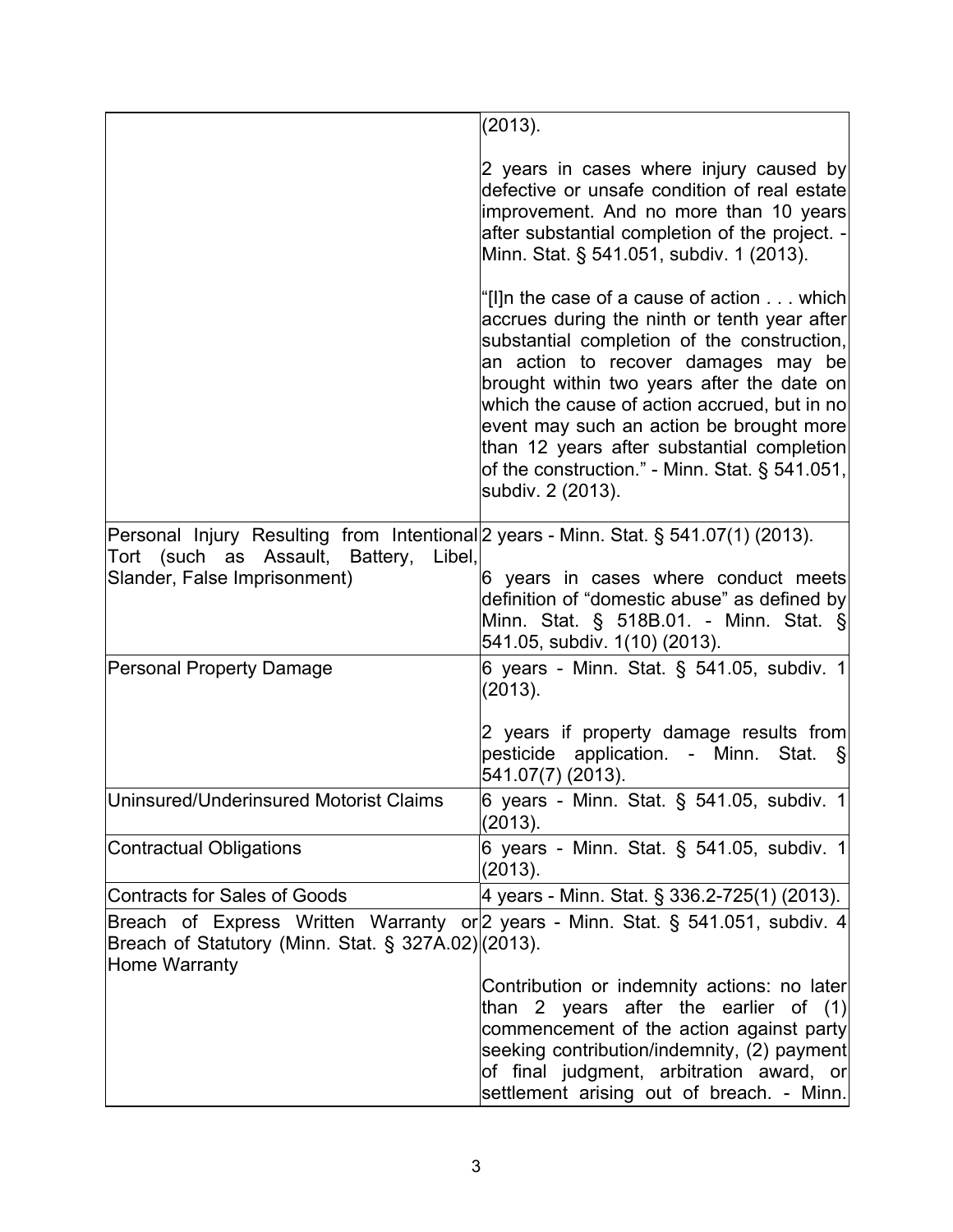|                                                | Stat. § 541.051, subdiv. 4 (2013).                                                                                                                                                                                   |
|------------------------------------------------|----------------------------------------------------------------------------------------------------------------------------------------------------------------------------------------------------------------------|
|                                                | For claims made under Minn. Stat. § 327A,<br>claimant has 6 months to give written notice<br>of defect to the builder once the defect has<br>manifested itself. - Minn. Stat. § 327A.03(a)<br>(2013).                |
| Fraud                                          | 6 years - Minn. Stat. $\S$ 541.05, subdiv. 1<br>(2013).                                                                                                                                                              |
| <b>Trespass Upon Real Estate</b>               | 6 years - Minn. Stat. § 541.05, subdiv. 1<br>(2013).                                                                                                                                                                 |
| Against a Sheriff or Coroner for Official Acts | 3 years - Minn. Stat. § 541.06 (2013).                                                                                                                                                                               |
| <b>Sexual Abuse</b>                            | 6 years - Minn. Stat. § 541.073, subdiv. 2<br>(2013).                                                                                                                                                                |
| Legal Malpractice                              | 6 years - Minn. Stat. § 541.05, subdiv. 1<br>(2013).                                                                                                                                                                 |
| <b>Medical Malpractice</b>                     | 4 years - Minn. Stat. § 541.076 (b) (2013).                                                                                                                                                                          |
| <b>Products Liability</b>                      | 4 years for strict liability - Minn. Stat. §<br>541.05, subdiv. 2 (2013).<br>4 years for breach of warranty - Minn. Stat.<br>§ 336.2-725 (1) (2013).                                                                 |
|                                                | 6 years for negligence - Minn. Stat. $\S$<br>541.05, subdiv. 1 (2013).<br>And notice of possible suit from claimant's<br>attorney due 6 months after attorney-client                                                 |
|                                                | relationship established in regard to claim -<br>Minn. Stat. § 604.04, subdiv. 1 (2013).                                                                                                                             |
| <b>Wrongful Death</b>                          | If based on negligence, 3 years from date of<br>death, but not more than 6 years from date<br>of act giving rise to claim - Minn. Stat. §<br>573.02, subdiv. 1 (2013).                                               |
|                                                | If based on medical malpractice, 3 years<br>from date of death, but not more than 4<br>years from date of act giving rise to claim -<br>Minn. Stat. § 573.02, subdiv. 1 (2013);<br>Minn. Stat. § 541.076 (b) (2013). |
| <b>Fire Loss</b>                               | 2 years - Minn. Stat. § 65A.01, subdiv. 3<br>(2013).                                                                                                                                                                 |
| Liquor Liability/Dram Shop Actions             | 2 years - Minn. Stat. § 340A.802, subdiv. 2<br>(2013).                                                                                                                                                               |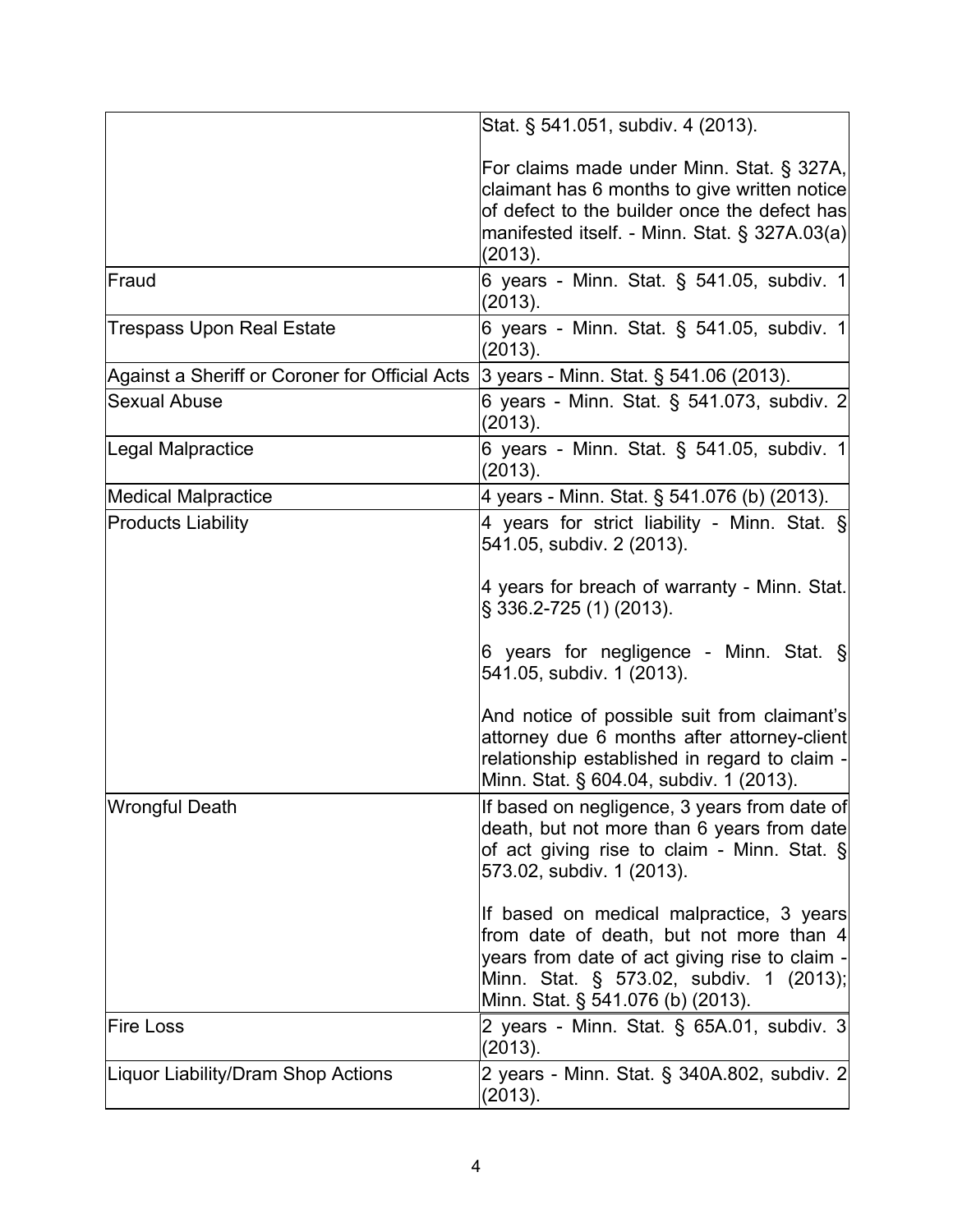|                                                                                      | Notice of the claim for damages must also<br>be served by the claimant's attorney within<br>240 days of the date of entering an<br>attorney-client relationship with the person<br>in regard to the claim. Minn. Stat. §<br>340A.802, subdiv. 2 (2013).       |
|--------------------------------------------------------------------------------------|---------------------------------------------------------------------------------------------------------------------------------------------------------------------------------------------------------------------------------------------------------------|
| <b>Recover Real Property</b>                                                         | 15 years - Minn. Stat. § 541.02 (2013).                                                                                                                                                                                                                       |
| Claim of Title to Real Estate Based on 40 years from execution of<br>Source of Title | title<br><b>or</b><br>occurrence recorded - Minn.<br>$\S$<br>Stat.<br>541.023, subdiv. 1 (2013).                                                                                                                                                              |
|                                                                                      | Exceptions apply. See Minn. Stat. §<br>541.023, subdiv. 6 (2013).                                                                                                                                                                                             |
|                                                                                      | For statute of limitations affecting title to or<br>possession of tax-forfeited lands, refer to<br>Minn. Stat. § 541.024.                                                                                                                                     |
| Foreclosure of Real Estate Mortgage<br>----                                          | 15 years from the maturity of the whole of<br>the debt secured by the mortgage, unless<br>the time of the maturity of the debt or<br>obligation secured by such mortgage is<br>clearly stated in such mortgage - Minn. Stat.<br>§ 541.03, subdiv. 1-2 (2013). |

#### **C. Time for Filing An Answer**

In Minnesota, an answer must be filed within twenty calendar days of service of process. Minn. R. Civ. P. 12.01 (2013). The service of a motion permitted under Minn. R. Civ. P. 12.01 "alters these periods of time as follows unless a different time is fixed by order of the court:

- (1) If the court denies the motion or postpones its disposition until the trial on the merits, the responsive pleading shall be served within 10 days after service of notice of the court's action;
- (2) if the court grants a motion for a more definite statement, the responsive pleading shall be served within 10 days after the service of the more definite statement."

Minn. R. Civ. P. 12.01 (2013).

In computing any period of time prescribed or allowed by the Minnesota Rules of Civil Procedure, "by the local rules of any district court, by order of court, or by any applicable statute, the day of the act, event, or default from which the designated period of time begins to run shall not be included." Minn. R. Civ. P. 6.01 (a) (2013).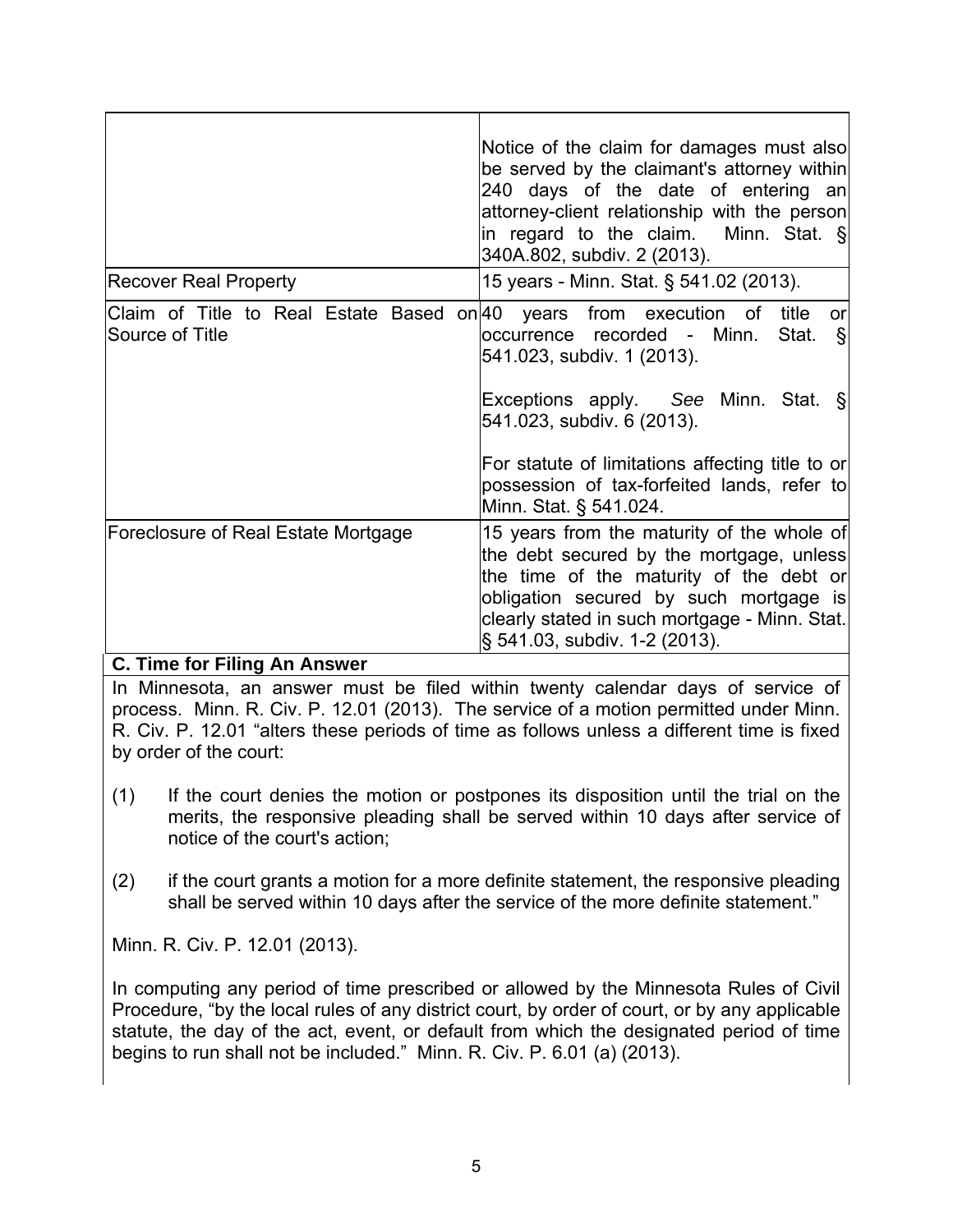"The last day of the period so computed shall be included, unless it is a Saturday, Sunday, legal holiday, or, when the act to be done is the filing of a document in court, a day on which weather or other conditions result in the closing of the office of the court administrator of the court where the action is pending, or where filing or service is either permitted or required to be made electronically, a day on which unavailability of the computer system used by the court for electronic filing and service makes it impossible to accomplish service or filing, in which event the period runs until the end of the next day that is not one of the aforementioned days." Minn. R. Civ. P. 6.01 (a) (2013).

"When the period of time prescribed or allowed is less than seven days, intermediate Saturdays, Sundays, and legal holidays shall be excluded in the computation." Minn. R. Civ. P. 6.01 (b) (2013).

# **D. Dismissal Re-Filing of Suit**

Minn. R. Civ. P. 41.01, entitled "Voluntary Dismissal; Effect Thereof" states:

 **(a) By Plaintiff by Stipulation.** Subject to the provisions of Rules 23.05, 23.09 and 66, an action may be dismissed by the plaintiff without order of court (1) by filing a notice of dismissal at any time before service by the adverse party of an answer or of a motion for summary judgment, whichever first occurs, or (2) by filing a stipulation of dismissal signed by all parties who have appeared in the action. Unless otherwise stated in the notice of dismissal or stipulation the dismissal is without prejudice, except that a notice of dismissal operates as an adjudication upon the merits when filed by a plaintiff who has once dismissed in any court of the United States or of any state an action based on or including the same claim.

 **(b) By Order of Court.** Except as provided in clause (a) of this rule, an action shall not be dismissed at the plaintiff's instance except upon order of the court and upon such terms and conditions as the court deems proper. If a counterclaim has been pleaded by a defendant prior to the service upon the defendant of the plaintiff's motion to dismiss, the action shall not be dismissed against the defendant's objection unless the counterclaim may remain pending for independent adjudication by the court. Unless otherwise specified in the order, a dismissal herein is without prejudice.

Minn. R. Civ. P. 41.01 (a)-(b) (2013).

#### **Liability**

**A. Negligence** 

#### **Comparative Negligence and Scope:**

Minnesota is a modified comparative fault jurisdiction. A plaintiff may recover if the plaintiff's "contributory fault was not greater than the fault of the person against whom recovery is sought," although "any damages allowed must be diminished in proportion to the amount of fault attributable to the person recovering." Minn. Stat. § 604.01, subdiv. 1 (2013).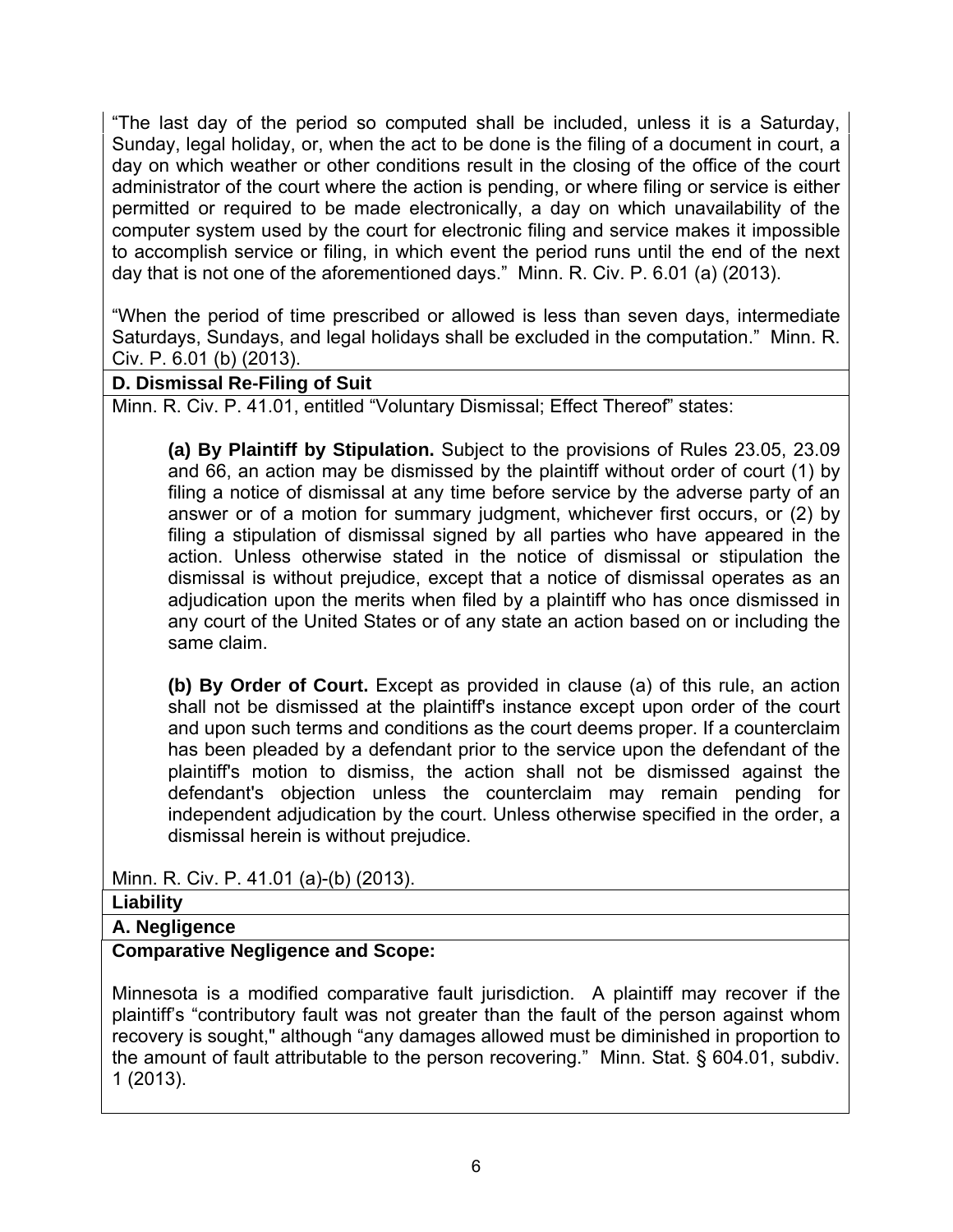In general, only individual comparison of fault is permitted. *Cambern v. Sioux Tools, Inc*., 323 N.W.2d 795, 798 (Minn. 1982). Aggregation of the fault of two or more parties is permitted only when two or more defendants engaged in a joint venture and owe the plaintiff a common duty. *Krengel v. Midwest Automatic Photo, Inc*., 203, 210 N.W.2d 841 (Minn. 1973).

## **B. Negligence Defenses**

The most common affirmative defenses in civil negligence litigation are contributory negligence, Minn. Stat. § 604.01 (2013); *Busch v. Busch Const., Inc*., 262 N.W.2d 377 (Minn. 1977); secondary assumption of risk, *Springrose v. Willmore*, 292 Minn. 23, 192 N.W.2d 826 (1971); and primary assumption of risk. Primary assumption of risk differs from secondary assumption of risk in that it involves an issue of duty. *See Rieger v. Zackoski*, 321 N.W.2d 16 (Minn. 1982) (primary assumption of risk by the plaintiff removes any duty on the part of the defendant).

23 Minn. Prac., Trial Handbook For Minn. Lawyers § 39:19 (2013 ed.).

# **C. Gross Negligence, Recklessness, Willful and Wanton Conduct**

"The Minnesota definition of 'gross negligence' is 'negligence of the highest degree.'" *Ackerman v. Am. Family Mut. Ins. Co.*, 435 N.W.2d 835, 840 (Minn. Ct. App. 1989) (quoting *High v. Supreme Lodge of the World,* 214 Minn. 164, 170, 7 N.W.2d 675, 679 (1943)).

**Willful and wanton conduct** is the failure to exercise ordinary care after discovering a person or property in a position of peril. *See Bryant v. N. Pac. Ry. Co.,* 221 Minn. 577, 585, 23 N.W.2d 174, 179 (1946).

"The term '**reckless**' appears numerous times in the Minnesota Statutes and cases. However, there is no satisfactory definition of the term for civil purposes." 4 Minn. Prac., Jury Instr. Guides--Civil CIVJIG 25.37 (5th ed.) (2013). "A person is **reckless** when he or she knows or has reason to know that: (1) If he or she does act, there is a high risk of harm to another, or (2) If he or she does not act, there is a high risk of harm to another; and proceeds to act, or fails to act, in deliberate disregard of, or indifference to that risk." *Id*.

# **D. Negligent Hiring and Retention**

**Negligent hiring** is defined as the "negligence of an employer in placing a person with known propensities, or propensities which should have been discovered by reasonable investigation, in an employment position in which, because of the circumstances of the employment, it should have been foreseeable that the hired individual posed a threat of injury to others." *Ponticas v. K.M.S. Investments,* 331 N.W.2d 907, 911 (Minn. 1983).

The Minnesota Court of Appeals in *Yunker v. Honeywell, Inc*., 496 N.W.2d 419, 422 (Minn. Ct. App. 1993) explained the distinction between the **negligent hiring** and **negligent retention** causes of action as follows:"Negligent hiring occurs when, prior to the time the employee is actually hired, the employer knew or should have known of the employee's unfitness, and the issue of liability primarily focuses upon the adequacy of the employer's pre-employment investigation into the employee's background. Negligent retention, on the other hand, occurs when, during the course of employment, the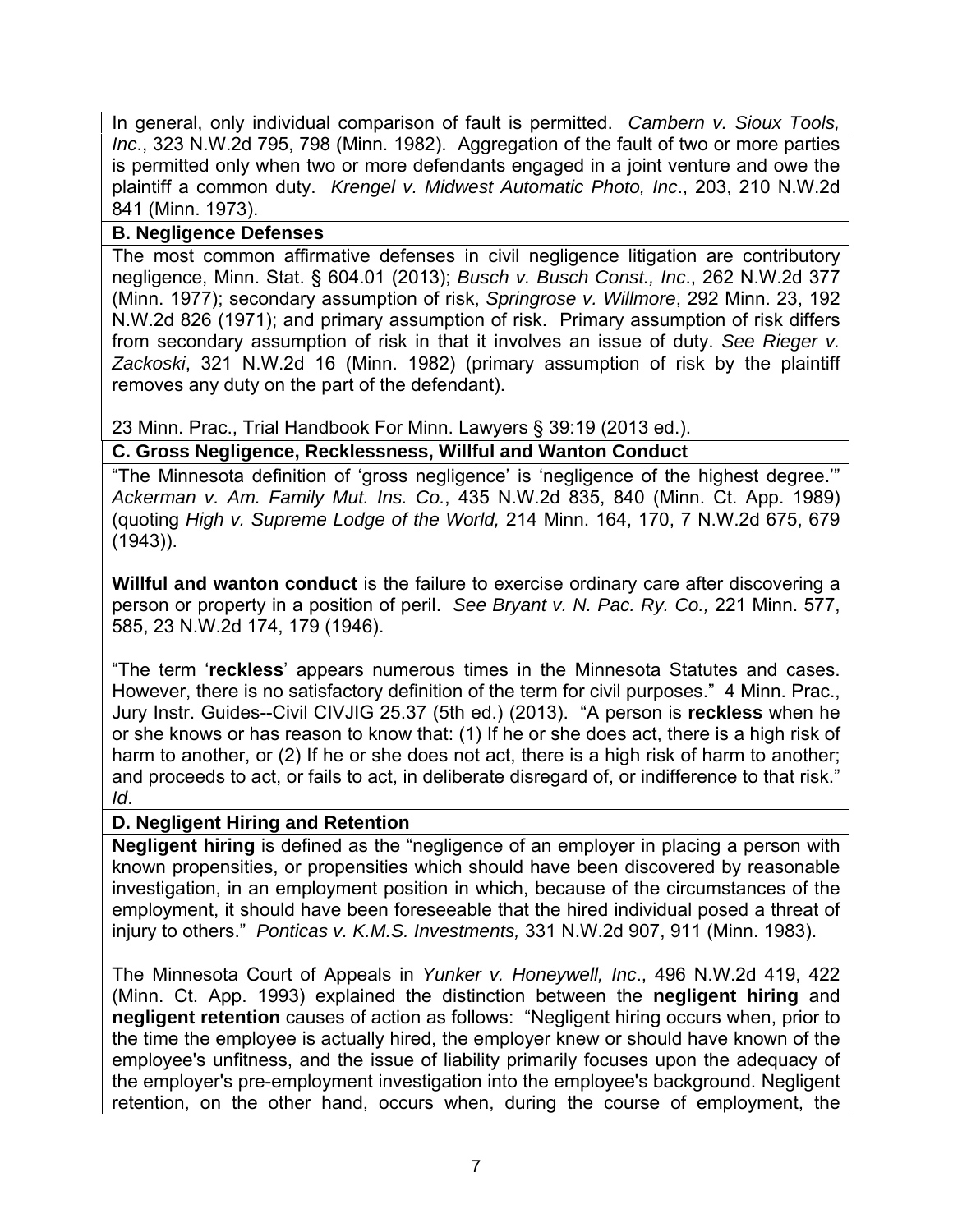employer becomes aware or should have become aware of problems with an employee that indicated his unfitness, and the employer fails to take further action such as investigating, discharge, or reassignment." (quoting *Garcia v. Duffy*, 492 So. 2d 435, 438–39 (Fla. Dist. Ct. App. 2d Dist. 1986) (citations omitted).

"The difference between **negligent hiring** and **negligent retention** focuses on when the employer was on notice that an employee posed a threat and failed to take steps to insure the safety of third parties." *Yunker*, 496 N.W.2d at 423.

#### **E. Negligent Entrustment**

"In Minnesota negligent entrustment has been defined as a separate wrongful act when the negligence of the driver is reasonably foreseeable and the entrustor fails in the duty to take steps to prevent operation of the vehicle by the driver." *Lim v. Interstate Sys. Steel Div., Inc.*, 435 N.W.2d 830, 832 (Minn. Ct. App. 1989) (citing *Jones v. Fleischhacker,* 325 N.W.2d 633, 640 (Minn.1982)).

#### **F. Dram Shop**

#### **To establish liability under Minn. Stat. § 340A.801, a plaintiff must establish:**

 1. That the sale of alcohol was in violation of a provision of Minn.Stat. ch. 340A; 2. That the violation was substantially related to the purposes sought to be

achieved by the Dram Shop Act; 3. That the illegal sale was a cause of the intoxication; and

4. That the intoxication was a cause of the plaintiff's injuries.

*Rambaum v. Swisher*, 435 N.W.2d 19, 21 (Minn.1989).

#### **Who may sue:**

 -Minn. Stat. § 340A.801, subdiv. 1 provides in part that "[a] spouse, child, parent, guardian, employer, or other person injured in person, property, or means of support, or who incurs other pecuniary loss by an intoxicated person or by the intoxication of another person, has a right of action in the person's own name for all damages sustained against a person who caused the intoxication of that person by illegally selling alcoholic beverages." Minn. Stat. § 340A.801, subdiv. 1 (2013).

 -The intoxicated person is barred from any recovery under the act. *Sather v. Woodland Liquors, Inc.,* 597 NW 2d 295, 298 (1999).

## **Notice required under Minn. Stat. § 340A.802:**

 -A plaintiff must serve notice of a claim upon the establishment within 240 days of the commencement of an attorney-client relationship regarding the claim. Minn. Stat. § 340A.802, subdiv. 2 (2013).

## **Statute of Limitations:**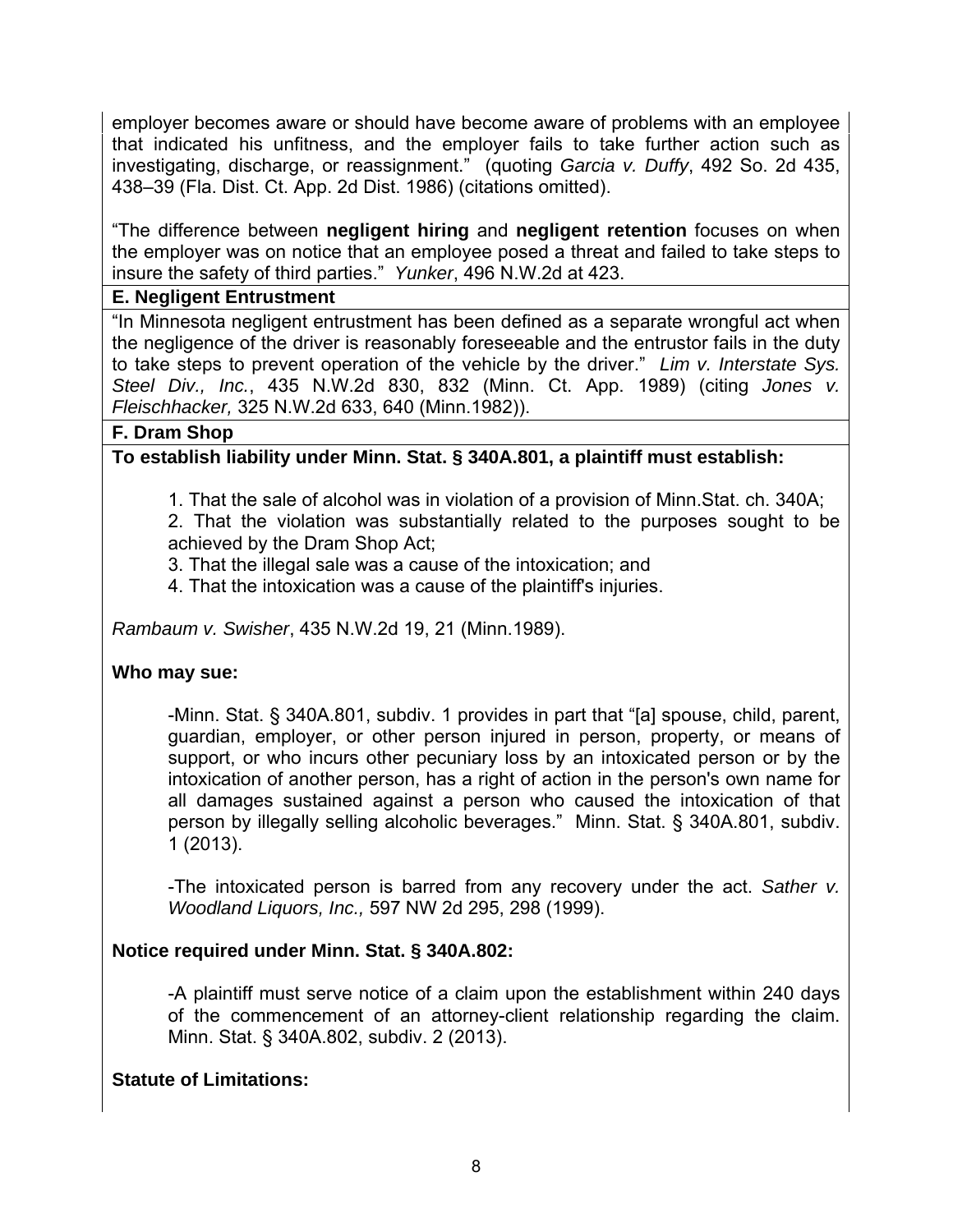Minn. Stat. § 340A.802 provides for a two year statute of limitations, which begins running from the date of the injury. Minn. Stat. § 340A.802, subdiv. 2 (2013).

## **Joint and Several Liability:**

 Minnesota's joint and several liability statute has reduced the number and success of dram shop claims. *See* Minn. Stat. § 604.02 (2013).

#### **G. Joint and Several Liability**

## **Allocation of damages, off sets etc.:**

Several liability is the general rule in Minnesota. Minnesota statutory law provides that several liability attaches to multiple tortfeasors who are judged to have caused injury to a plaintiff, which means each tortfeasor is liable for his or her proportionate share of the damages. Minn. Stat. § 604.02 subdiv. 1 (2013).

## **Joint and Several Liability:**

However, persons will be held "jointly and severally liable for the whole award if

(1) a person's fault is greater than 50 percent;

(2) two or more persons act in a common scheme or plan that results in injury;

(3) a person who commits an intentional tort; or

(4) a person whose liability arises under" various environmental statutes.

Minn. Stat. § 604.02, subdiv. 1 (2013).

While Minn. Stat. § 604.02 has a section for reallocating uncollectible awards, it has traditionally been thought the reallocation would also apply to joint liability. However, a recent Minnesota Supreme Court case suggests it may be interpreted to apply to several liability. In *Staab v. Diocese of St. Cloud*, 813 N.W.2d 68 (Minn. 2012), the Minnesota Supreme Court held that when a jury attributes 50% of the negligence that caused an injury to the sole defendant and 50% to a nonparty to the lawsuit, the sole defendant was severally liable for plaintiff's damages only to extent that jury found the sole defendant was 50% at fault for plaintiff's injuries. On remand, the district court determined that since nonparty's equitable share of the obligation was uncollectible, and the fault attributable to the nonparty was subject to reallocation. Therefore, the judgment was entered against the sole defendant for the entire award, plus costs and interest, less amounts already paid. Moreover, in *O'Brien v. Dombeck*, 823 N.W.2d 895 (Minn. Ct. App. 2012), the Minnesota Court of Appeals held that when two or more parties are severally liable on a judgment, Minn. Stat. § 604.02, subdiv. 2, authorizes reallocation of the uncollectible portion of a party's equitable share of the judgment and district courts are not required to allocate costs according to each party's percentage of fault.

# **Third-Party Defendants and Statute of Limitations:**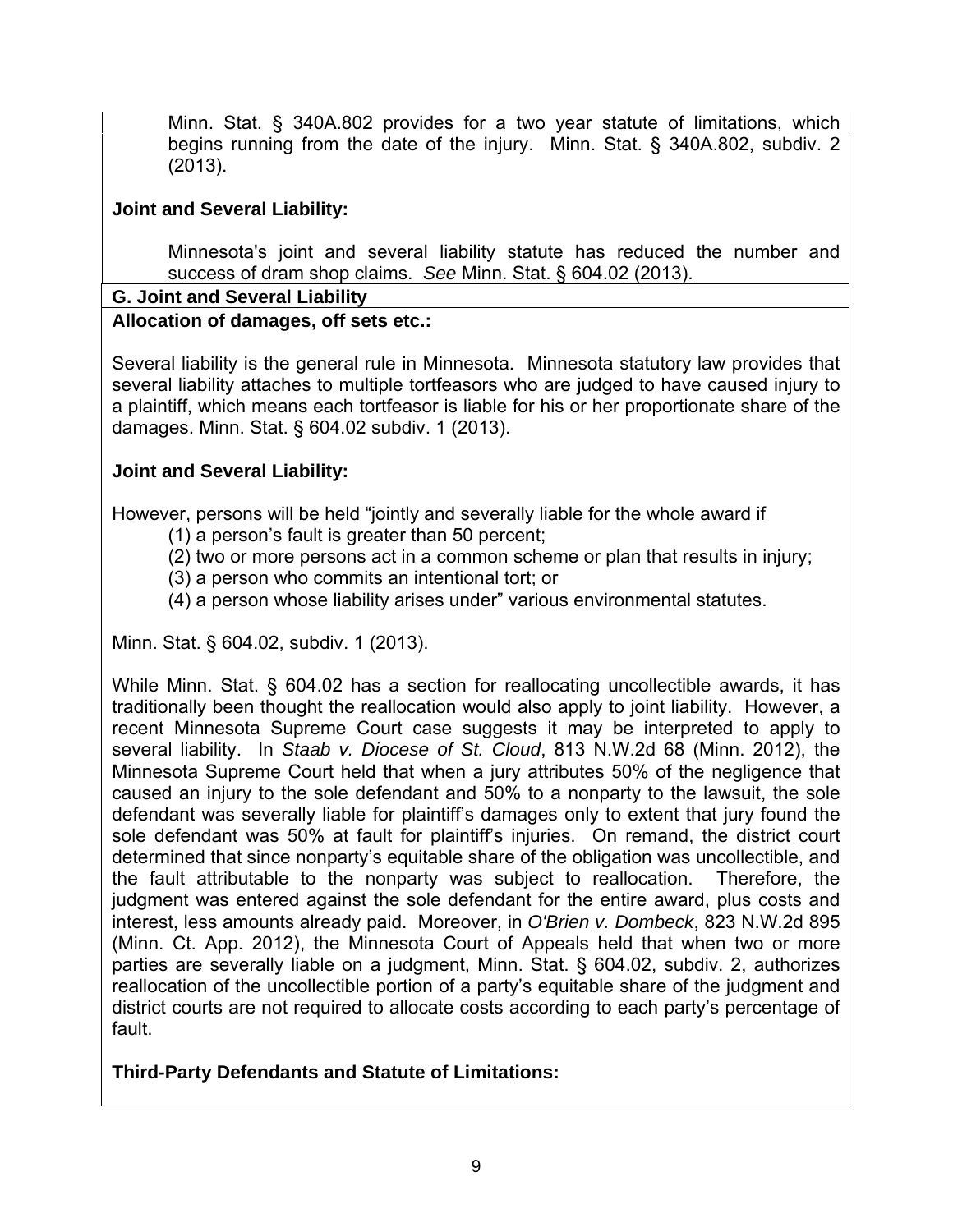The Minnesota Supreme Court has held that a claim for contribution by a joint tortfeasor "does not accrue or mature until the person entitled to the contribution has sustained damage by paying more than his fair share of the joint obligation." *Grothe v. Shaffer*, 305 Minn. 17, 232 N.W.2d 227 (1975).

#### **H. Wrongful Death and/or Survival Actions**

**Survival Actions:** 

A cause of action arising out of an injury to the person dies with the person of the party in whose favor it exists, except as provided in Minn. Stat. § 573.02. All other causes of action by one against another, whether arising on contract or not, survive to the personal representatives of the former and against those of the latter.

# **Wrongful Death:**

In Minnesota, a statutory claim for wrongful death exists. Minn. Stat. § 573.02 (2013). In general, recovery in a wrongful death action "is the amount the jury deems fair and just in reference to the pecuniary loss resulting from the death . . . ." *Id*. The recovery is for the exclusive benefit of the surviving spouse and next-of-kin, and the court "determines the proportionate pecuniary loss of the persons entitled to the recovery and orders distribution accordingly." *Id*. Pecuniary loss is "the money value to the survivor of the continuance of decedent's life, measured by the money value of what the evidence shows the decedent probably or with reasonable certainty would have contributed in money, property, or services during the remainder of his life." *Cummins v. Rachner*, 257 N.W.2d 808, 814 (Minn. 1977). Pecuniary loss also includes loss of advice, comfort, assistance, and protection. Gravley v. Sea Gull Marine, Inc., 269 N.W.2d 896, 901 (Minn. 1978).

## **Allowable Claimants or Class:**

A trustee acting on behalf of the surviving spouse or next-of-kin is permitted to bring a claim based upon the wrongful act or omission of any person or corporation. Minn. Stat. § 573.02 (2013).

# **Role of Estate in Action:**

Recovery for wrongful death is not a part of the decedent's estate. *Martz v. Revier*, 284 Minn. 166, 169, 170 N.W.2d 83, 85 (1969).

## **I. Vicarious Liability**

In some cases the fault of one party may be imputed to another under vicarious liability principles:

**Master—Servant.** An employer is vicariously liable for the torts of its employees if the torts are committed in the course and scope of employment. *Schneider v. Buckman*, 433 N.W.2d 98, 101 (Minn. 1988); *Ismil v. L.H. Sowles Co*., 295 Minn. 120, 123, 203 N.W.2d 354, 357 (1972). Minnesota characterizes the liability of master-servant as joint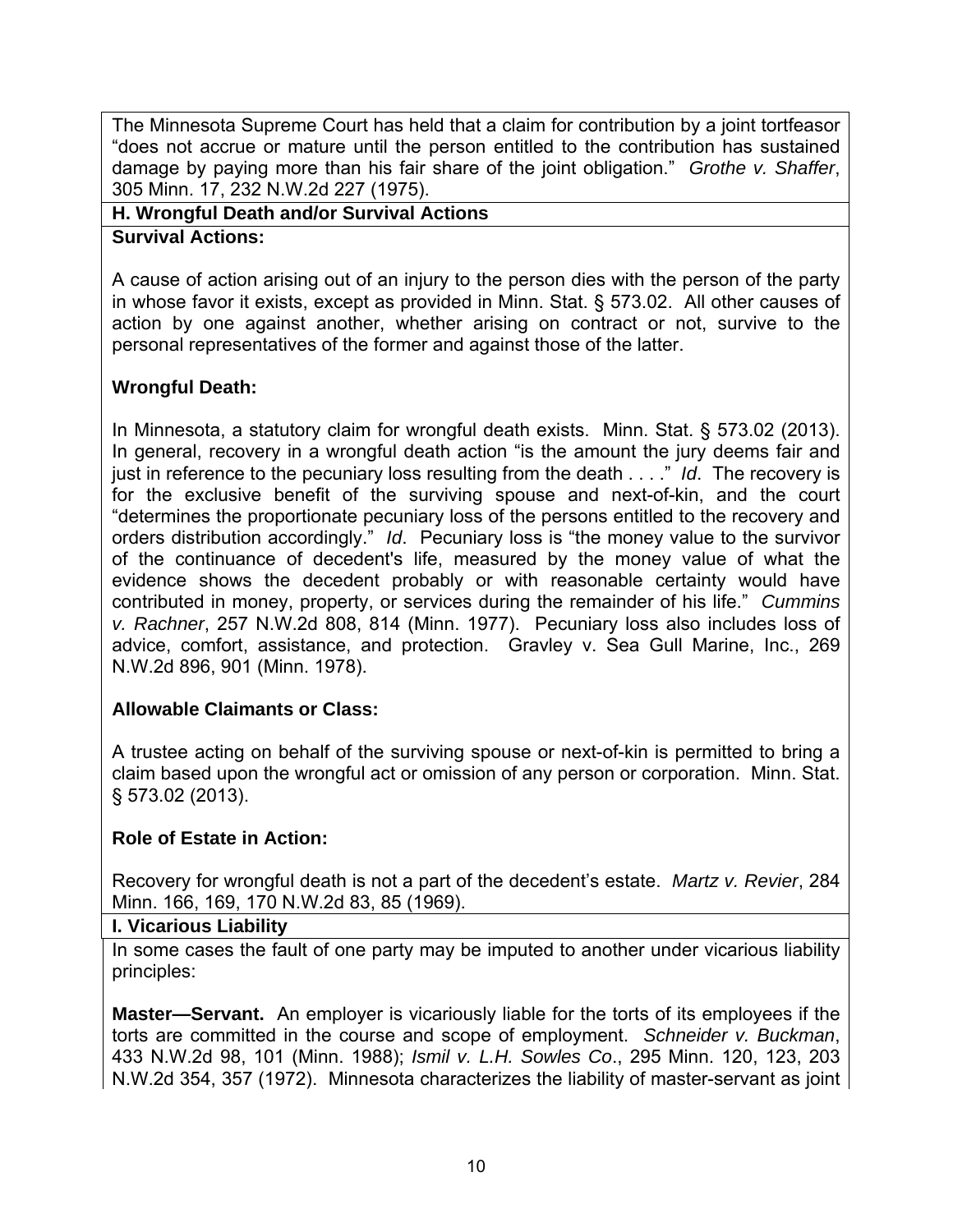and several liability. *Schneider*, 433 N.W.2d at 101; Kisch v. Skow, 305 Minn. 328, 332, 233 N.W.2d 732, 734 (1975).

**Independent Contractors.** Employers of independent contractors generally are not vicariously liable for the physical acts of the independent contractors unless an exception to the general no-liability rule is established. The nature of the employment relationship will be critical in determining whether a person is an employee or independent contractor, with the control element typically the pivotal factor in making that determination. *E.g., Ossenfort v. Associated Milk Producers, Inc*., 254 N.W.2d 672, 676 (Minn. 1977). However, an independent contractor may be an agent for purposes of binding a principal for non-physical torts.

**Partnerships.** Partners are agents of the partnership:

 (1) Each partner is an agent of the partnership for the purpose of its business. An act of a partner, including the execution of an instrument in the partnership name, for apparently carrying on in the ordinary course the partnership business or business of the kind carried on by the partnership binds the partnership, unless the partner had no authority to act for the partnership in the particular matter and the person with whom the partner was dealing knew or had received a notification that the partner lacked authority.

 (2) An act of a partner which is not apparently for carrying on in the ordinary course the partnership business or business of the kind carried on by the partnership binds the partnership only if the act was authorized by the other partners.

Minn. Stat. § 323A.0301 (1)-(2) (2013). An act of a partner "apparently carrying on in the ordinary course the partnership business" usually binds the partnership. Minn. Stat. § 323A.0301 (1) (2013). "Thus, if a partner commits a wrongful act or omission while acting 'in the ordinary course of the business of the partnership' the partnership is liable, for compensatory and apparently, as well, punitive damages." *Shetka v. Kueppers, Kueppers, Von Feldt and Salmen*, 454 N.W.2d 916, 919 (Minn. 1990).

The liability of a partner is imputed to the other partners in a partnership. Minn. Stat. § 323A.0305 (2013). The action of the partner committing the tort must also be in the course and scope of the partner's authority. *Id*. Partners are jointly and severally liable for everything chargeable to the partnership under section 323A.0305. *See* Minn. Stat. § 323A.0306(a) (2013); *Midland Nat'l Bank v. Perranoski*, 299 N.W.2d 404, 411, n. 5 (Minn. 1980).

4 Minn. Prac., Jury Instr. Guides--Civil Division C Cat. 30 Note 1 (5th ed.) (2013).

## **J. Exclusivity of Workers' Compensation**

Minn. Stat. § 176.031, entitled "Employer's Liability Exclusive" states: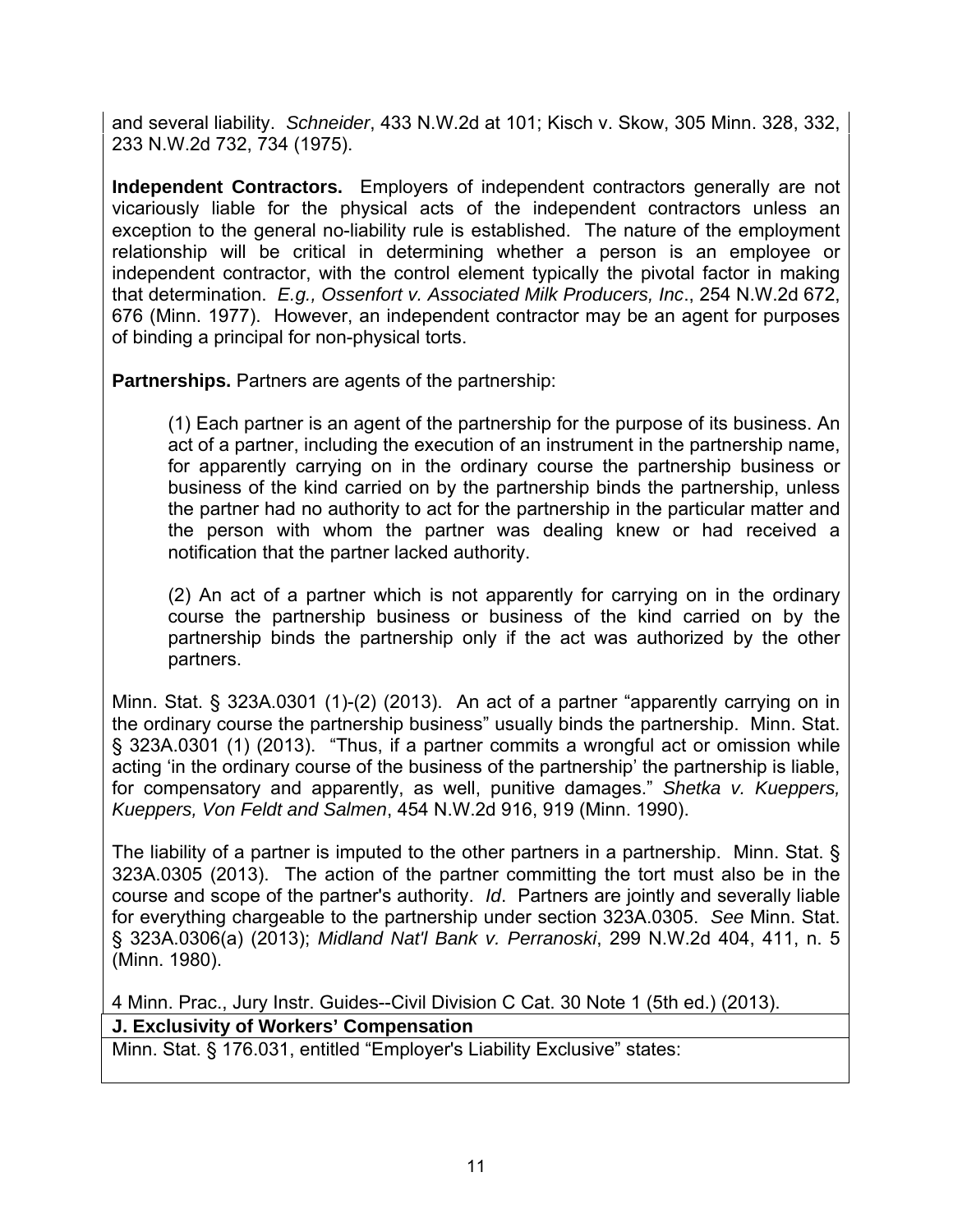The liability of an employer prescribed by this chapter is exclusive and in the place of any other liability to such employee, personal representative, surviving spouse, parent, any child, dependent, next of kin, or other person entitled to recover damages on account of such injury or death. If an employer other than the state or any municipal subdivision thereof fails to insure or self-insure liability for compensation to injured employees and their dependents, an injured employee, or legal representatives or, if death results from the injury, any dependent may elect to claim compensation under this chapter or to maintain an action in the courts for damages on account of such injury or death. In such action it is not necessary to plead or prove freedom from contributory negligence. The defendant may not plead as a defense that the injury was caused by the negligence of a fellow servant, that the employee assumed the risk of employment, or that the injury was due to the contributory negligence of the employee, unless it appears that such negligence was willful on the part of the employee. The burden of proof to establish such willful negligence is upon the defendant. For the purposes of this chapter the state and each municipal subdivision thereof is treated as a self-insurer when not carrying insurance at the time of the injury or death of an employee."

Minn. Stat. § 176.031 (2013).

#### **Damages**

#### **A. Statutory Caps on Damages**

#### **Types of Non-Economic Damages**

There is no Minnesota statutory definition for noneconomic damages. However, pain and suffering and disability have been recognized as noneconomic damages. *Kyute v. Auslund*, 668 N.W.2d 698, 700 (Minn. Ct. App. 2003).

**Caps on Non-Economic Losses.** Recovery for wrongful death is not a part of the decedent's estate. *Martz v. Revier*, 284 Minn. 166, 169, 170 N.W.2d 83, 85 (1969).

**Treatment of Multiple Injuries.** Not Applicable - In Minnesota, there is no cap on noneconomic damages recovery. Accordingly, treatment of multiple injuries would not affect the cap on non-economic damages claims.

**Caps for Death Matter And Exceptions.** In Minnesota, there is no cap on noneconomic damages recovery in nor is there a cap for noneconomic damages in a death case.

## **B. Compensatory Damages for Bodily Injury**

Actual damages, also known as compensatory damages, are intended to restore the injured person's financial situation to a position roughly equivalent to what is was before the accident occurred. Actual damages can be awarded for medical bills, lost income, pain and suffering, permanent disability, mental stress, and other similar hardships.

 **C. Collateral Source** 

**Collateral Source Rule Minn. Stat. § 548.251**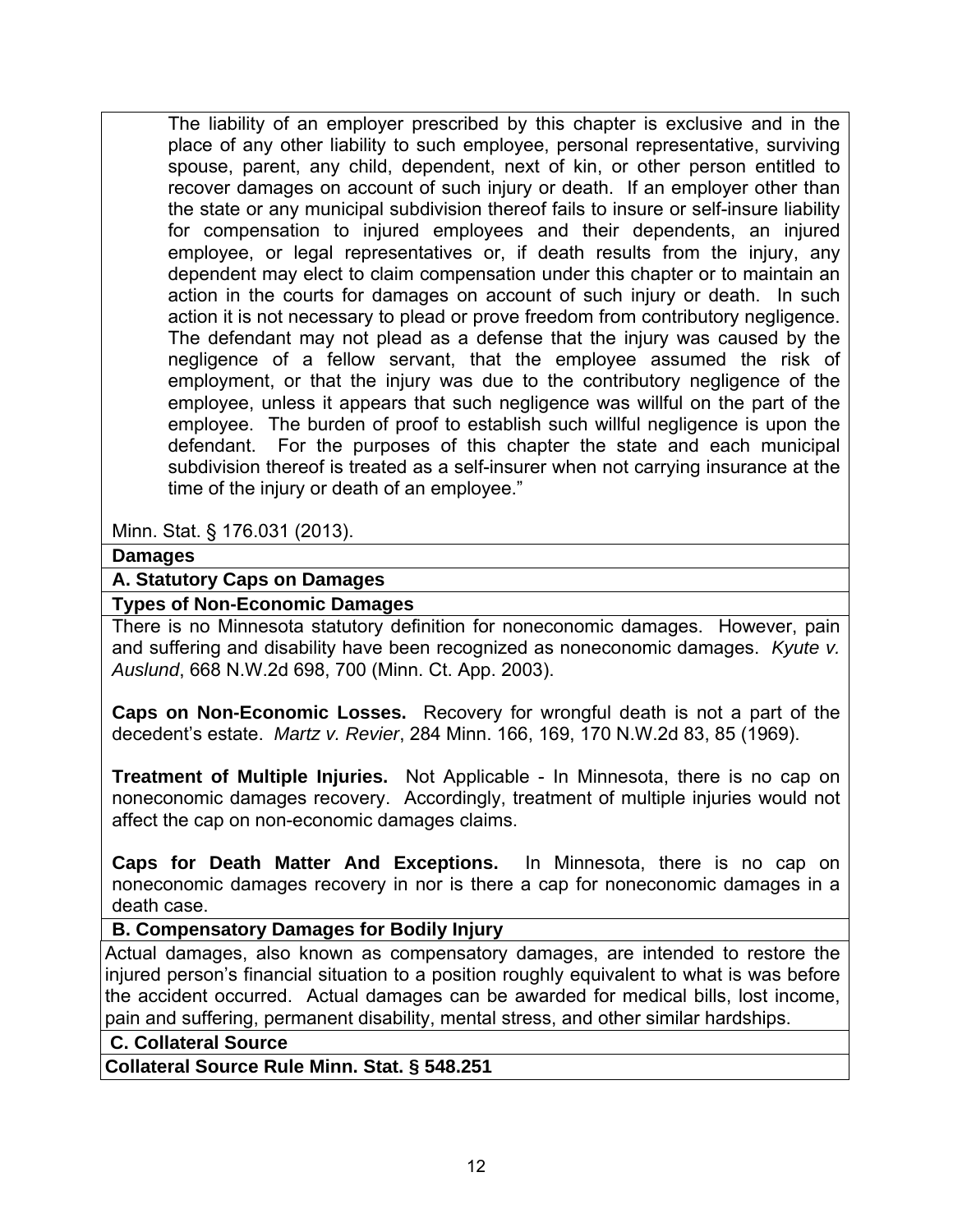Once liability is admitted or determined, a party may file a motion to determine collateral sources, and the parties may submit evidence establishing:

-The amount of collateral sources that have been paid for the benefit of the plaintiff or are otherwise available to the plaintiff as a result of losses except those for which a subrogation right has been asserted; and

 -Amounts that have been paid, contributed, or forfeited by, or on behalf of, the plaintiff or members of the plaintiffs immediate family for the two-year period immediately before the accrual of the action to secure the right to a collateral source benefit that the plaintiff is receiving as a result of the loss.

-The court must then reduce and offset the award accordingly.

Collateral source is defined as payments related to the injury or disability in question made to the plaintiff, or on the plaintiffs behalf up to the date of the verdict, by or pursuant to:

 -A federal, state, or local income disability or Workers' Compensation Act; or other public program providing medical expenses, disability payments, or similar benefits;

 -Health, accident and sickness, or automobile accident insurance or liability insurance that provides health benefits or income disability coverage; except life insurance benefits available to the plaintiff, whether purchased by the plaintiff or provided by others, payments made pursuant to the United States Social Security Act, or pension payments;

 -A contract or agreement of a group, organization, partnership, or corporation to provide, pay for, or reimburse the costs of hospital, medical, dental or other health care services; or

 -A contractual or voluntary wage continuation plan provided by employers or any other system intended to provide wages during a period of disability, except benefits received from a private disability insurance policy where the premiums were wholly paid for by the plaintiff.

#### **D. Pre-Judgment/Post-Judgment Interest Pre-Judgment Interest:**

Minn. Stat. § 549.09, subdiv. 1(b) states:

 Except as otherwise provided by contract or allowed by law, preverdict, preaward, or prereport interest on pecuniary damages shall be computed as provided in paragraph (c) from the time of the commencement of the action or a demand for arbitration, or the time of a written notice of claim, whichever occurs first, except as provided herein. The action must be commenced within two years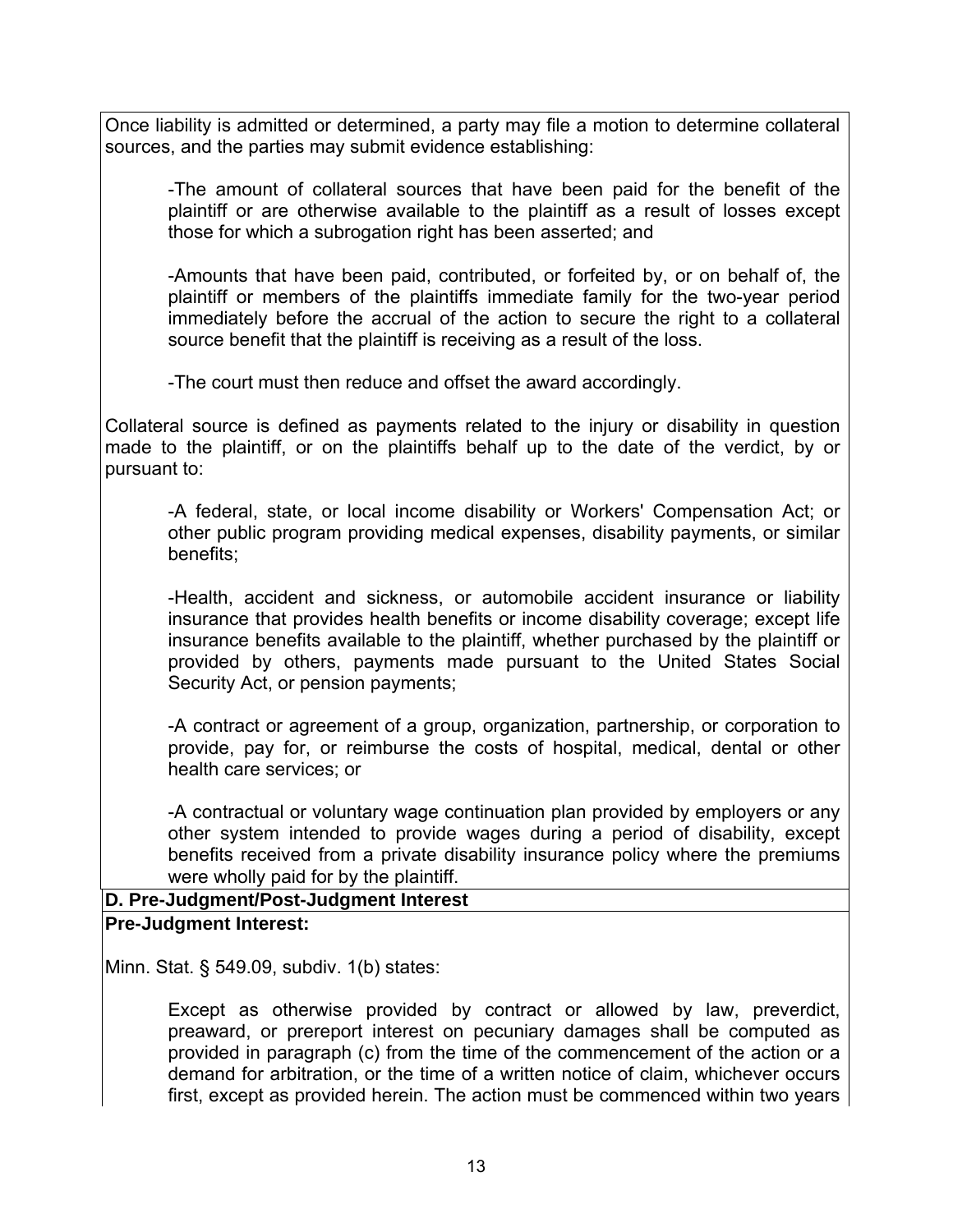of a written notice of claim for interest to begin to accrue from the time of the notice of claim. If either party serves a written offer of settlement, the other party may serve a written acceptance or a written counteroffer within 30 days. After that time, interest on the judgment or award shall be calculated by the judge or arbitrator in the following manner. The prevailing party shall receive interest on any judgment or award from the time of commencement of the action or a demand for arbitration, or the time of a written notice of claim, or as to special damages from the time when special damages were incurred, if later, until the time of verdict, award, or report only if the amount of its offer is closer to the judgment or award than the amount of the opposing party's offer. If the amount of the losing party's offer was closer to the judgment or award than the prevailing party's offer, the prevailing party shall receive interest only on the amount of the settlement offer or the judgment or award, whichever is less, and only from the time of commencement of the action or a demand for arbitration, or the time of a written notice of claim, or as to special damages from when the special damages were incurred, if later, until the time the settlement offer was made. Subsequent offers and counteroffers supersede the legal effect of earlier offers and counteroffers. For the purposes of clause (2), the amount of settlement offer must be allocated between past and future damages in the same proportion as determined by the trier of fact. Except as otherwise provided by contract or allowed by law, preverdict, preaward, or prereport interest shall not be awarded on the following:

 (1) judgments, awards, or benefits in workers' compensation cases, but not including third-party actions;

(2) judgments or awards for future damages;

 (3) punitive damages, fines, or other damages that are noncompensatory in nature;

 (4) judgments or awards not in excess of the amount specified in section 491A.01; and

 (5) that portion of any verdict, award, or report which is founded upon interest, or costs, disbursements, attorney fees, or other similar items added by the court or arbitrator.

Minn. Stat. § 549.09, subdiv. 1(b) (2013).

**-**The statute establishes two rates for prejudgment interest based on the value of the lawsuit. For lawsuits of \$50,000 or less, the interest is computed as simple interest per annum which averages around 4%. The other interest rate applies to lawsuits over \$50,000 and is set by statute at 10%.

## **Post-Judgment interest:**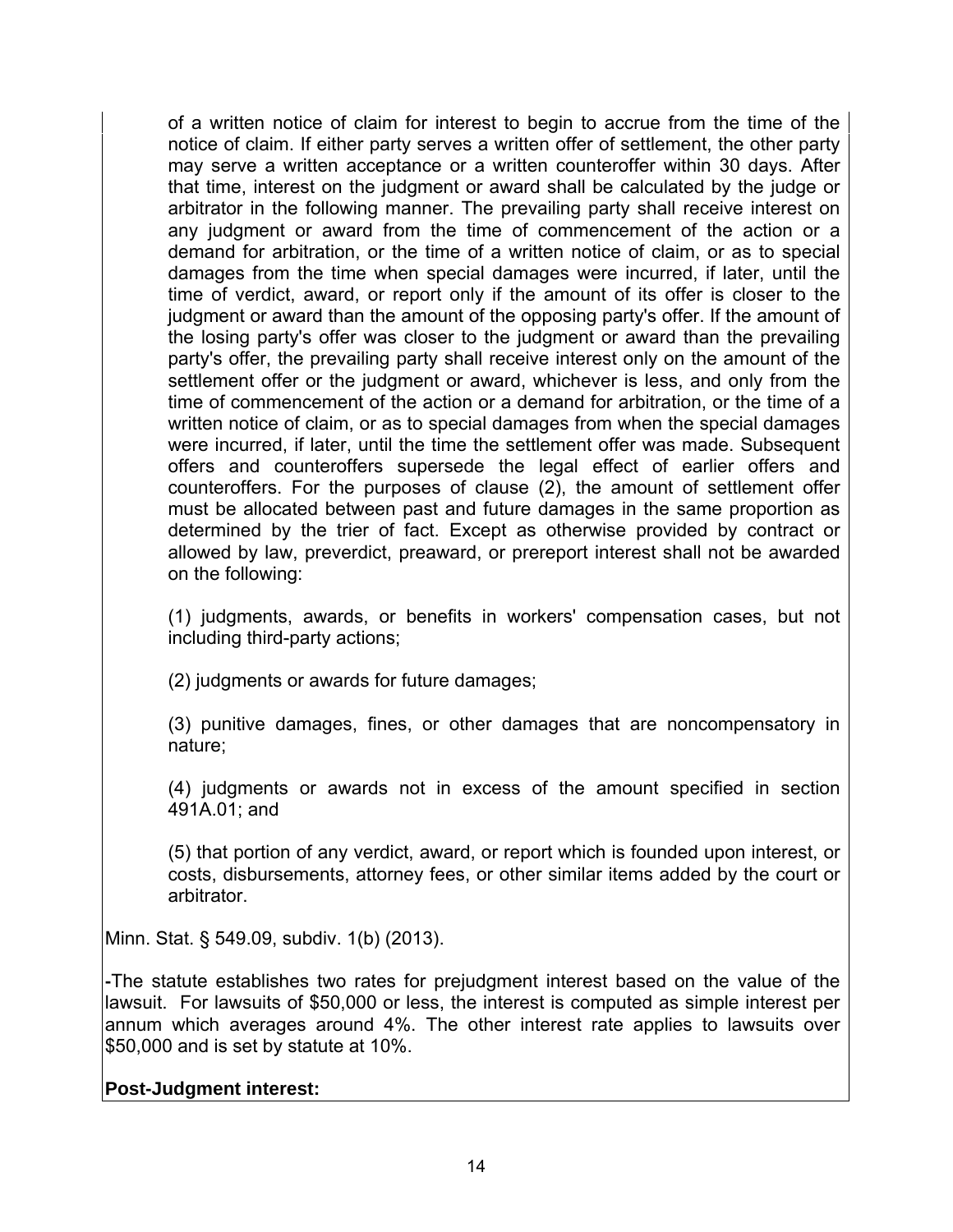Calculable from the time of the verdict until the judgment is finally entered. *Pacific Indemnity Co. v. Thompson-Yaeger, Inc.*, 258 N.W.2d 762 (Minn. 1977).

**E. Damages for Emotional Distress** 

"To establish a claim for **negligent infliction of emotional distress**, plaintiff must show she: (1) was within a zone of danger of physical impact; (2) reasonably feared for her own safety; and (3) suffered severe emotional distress with attendant physical manifestations." *K.A.C. v. Benson*, 527 N.W.2d 553, 557 (Minn. 1995).

"To sustain a claim for **intentional infliction of emotional distress**, plaintiff must establish: (1) the conduct was extreme and outrageous; (2) the conduct was intentional or reckless; (3) it caused emotional distress; and (4) the distress was severe." *Id.* at 560. **F. Wrongful Death and/or Survival Action Damages**

# **Caps on Damages**:

Minnesota has no cap on wrongful death damages but does not allow recovery for grief of the heirs nor is the pain and suffering of the decedent recoverable by the heirs. *Hutchins v. St. Paul, M. & M. Ry. Co*., 44 Minn. 5, 46 N.W. 79 (1890).

## **Release/Court Approval Issues:**

A release to the person liable, by those entitled to the amount recoverable for death caused by a wrongful act, is a bar to a subsequent action brought by the personal representative of deceased. *Sykora v. J. I. Case Threshing-Mach. Co*., 59 Minn. 130, 60 N.W. 1008 (1894).

While an administrator may, in good faith, settle a claim for damages for the death of his intestate by the wrongful act of another, without the consent of the surviving spouse and next of kin of his intestate, yet a release of such claim fraudulently made by the administrator, the adverse party participating, is no bar to an action to enforce the claim by a succeeding administrator. *Aho v. Jesmore*, 101 Minn. 449, 112 N.W. 538 (1907).

The right of action given by Minn. Stat. § 573.02, for wrongful death, creates an indivisible cause of action, and a settlement with one of the wrongdoers is a bar to a subsequent action against others whose wrongful conduct may have contributed to cause the death. *Almquist v. Wilcox*, 115 Minn. 37, 131 N.W. 796 (1911).

In an action for wrongful death, it is no defense that the defendant had settled with one of the next of kin prior to the appointment of the administratrix or the commencement of an action. *McVeigh v. Minneapolis & R.R.R. Co*., 110 Minn. 184, 124 N.W. 971 (1910).

Minn. R. Gen. Prac. 144.05 governs distribution of proceeds involving actions for death by wrongful act. It states:

 Application for the distribution of money recovered under Minn. Stat. § 573.02 shall be by verified petition of the trustee. Such petition shall show the amount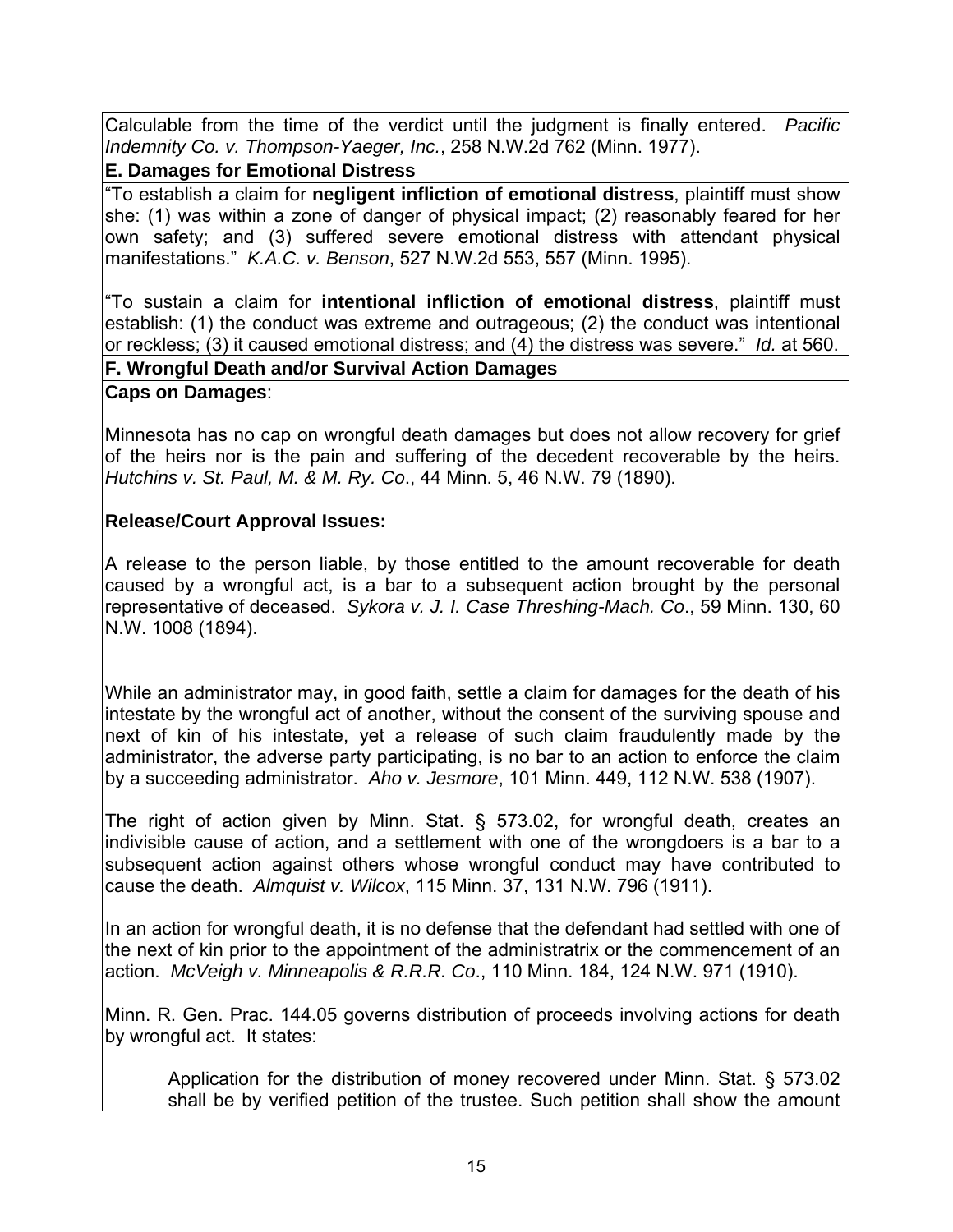which has been received upon action or settlement; a detailed statement of disbursements paid or incurred, if any; the amount, if any, claimed for services of the trustee and of the trustee's lawyer; the amount of the funeral expenses and of demands for the support of the decedent; the name, age and address of the surviving spouse and each next of kin required to be listed in the petition for appointment of trustee and all other next of kin who have notified the trustee in writing of a claim for pecuniary loss, and the share to which each is entitled.

 If an action was commenced, such petition shall be heard by the court in which the action was tried, or in the case of settlement, by the court in which the action was pending at the time of settlement. If an action was not commenced, the petition shall be heard by the court in which the trustee was appointed. The court hearing the petition shall approve, modify, or disapprove the proposed disposition and shall specify the persons to whom the proceeds are to be paid.

Minn. R. Gen. Prac. 144.05 (2013).

## **G. Punitive Damages**

Minn. Stat. §§ 549.191 and 549.20 discuss punitive damages. Punitive damages are allowed in civil actions "upon clear and convincing evidence that the acts of the defendant show deliberate disregard for the rights or safety of others." Minn. Stat. § 549.20, subdiv. 1(a)(2013).

Punitive damages may not be asserted in a complaint, rather, after filing suit, a plaintiff may move the court to amend the pleadings to assert punitive damages. Minn. Stat. § 549.191 (2013). The motion must include an affidavit specifying the grounds for punitive damages. *Id*.

Minnesota courts will allow punitive damages only on a showing of "maliciousness, an intentional or willful failure to inform or act . . . ." *Wikert v. N. Sand & Gravel, Inc*., 402 N.W.2d 178, 183 (Minn. Ct. App. 1987).

## **H. Diminution in Value of Damaged Vehicle**

The measure of damages to an automobile resulting from a collision is the diminution of the value and where automobile is materially wrecked, such damages are usually established by proving the value of the automobile before and after the collision and where damages to automobile are of such a character that the automobile may be repaired and put in substantially as good a condition as before, the reasonable cost of restoring the automobile to its former condition is the proper measure of damage. *Kopischke v. Chicago, St. P., M. & O. Ry. Co*., 230 Minn. 23, 40 N.W.2d 834 (1950)**.** 

## **I. Loss of Use of Motor Vehicle**

Recovery for injury to property may include damages for loss of use. *See Kopischke v. Chicago, St. P., M. & O. Ry. Co*., 230 Minn. 23, 30–31, 40 N.W.2d 834, 839 (1950).

# **Evidentiary Issues**

## **A. Preventability Determination**

Not applicable in Minnesota law as this is understood.

**B. Traffic Citation from Accident**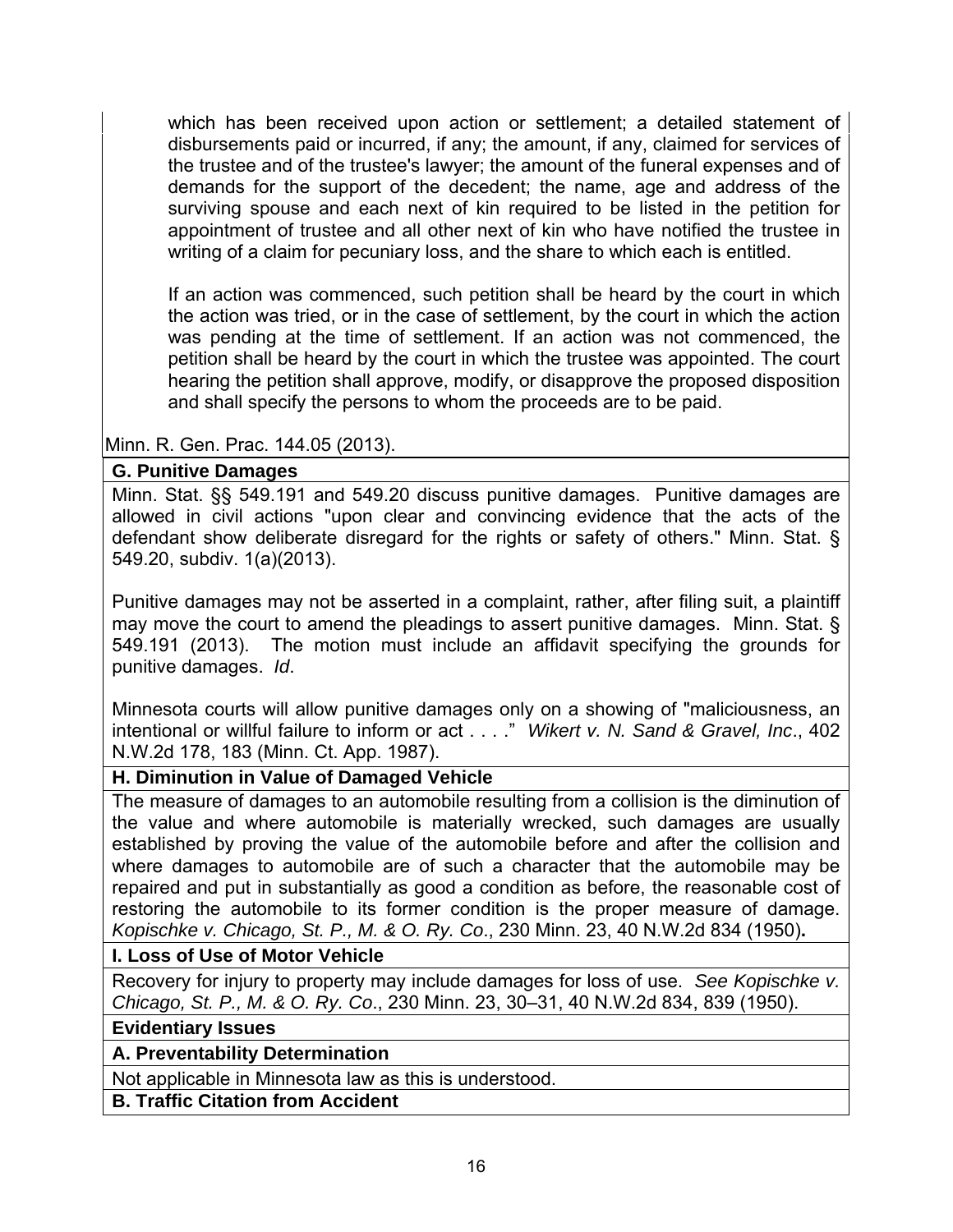Minn. Stat. 169.94 discusses records of conviction for traffic violations:

 **Subdivision 1. Not admissible as evidence.** No record of the conviction of any person for any violation of this chapter shall be admissible as evidence in any court in any civil action.

 **Subd. 2. Not to affect credibility as witness.** The conviction of a person upon a charge of violating any provision of this chapter or other traffic rule less than a felony shall not affect or impair the credibility of such person as a witness in any civil or criminal proceeding.

Minn. Stat. § 169.94, subdiv. 1-2 (2013).

Minn. Stat. § 169.94 prohibited the asking of plaintiff in an automobile accident case whether he had pleaded guilty in justice court to a violation of traffic regulation arising out of accident. *Warren v. Marsh*, 215 Minn. 615, 11 N.W.2d 528 (1943). However, Minn. Stat. § 169.94 did not prohibit introduction of evidence showing that no tickets were issued at scene of an accident. *LeClair v. Sickler*, 275 Minn. 320, 146 N.W.2d 853, 856 (1966).

## **C. Failure to Wear a Seat Belt**

Minn. Stat. 169.686, subdiv. 1 (a)-(b) establishes a seat belt requirement:

 (a) Except as provided in section 169.685, a properly adjusted and fastened seat belt, including both the shoulder and lap belt when the vehicle is so equipped, shall be worn by the driver and passengers of a passenger vehicle, commercial motor vehicle, type III vehicle, and type III Head Start vehicle.

 (b) A person who is 15 years of age or older and who violates paragraph (a) is subject to a fine of \$25. The driver of the vehicle in which a violation occurs is subject to a \$25 fine for each violation of paragraph (a) by the driver or by a passenger under the age of 15, but the court may not impose more than one surcharge under section 357.021, subdivision 6, on the driver. The Department of Public Safety shall not record a violation of this subdivision on a person's driving record.

Minn. Stat. 169.686, subdiv. 1 (a)-(b) (2013).

Minn. Stat. 169.685, subdiv. 4 (a)-(b) discusses the admissibility of the use or failure to use seat belts into evidence:

(a) Except as provided in paragraph (b), proof of the use or failure to use seat belts or a child passenger restraint system as described in subdivision 5, or proof of the installation or failure of installation of seat belts or a child passenger restraint system as described in subdivision 5 shall not be admissible in evidence in any litigation involving personal injuries or property damage resulting from the use or operation of any motor vehicle.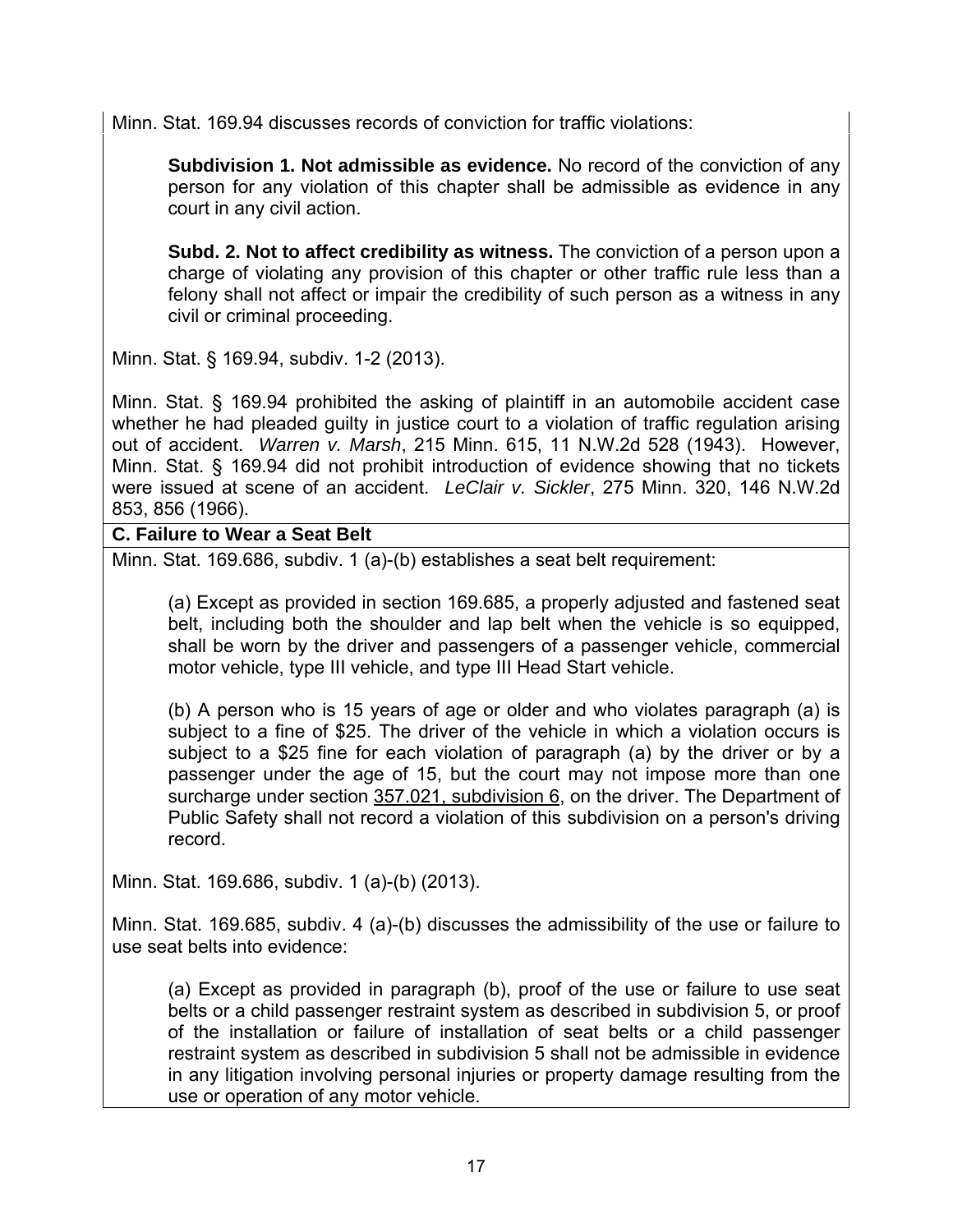(b) Paragraph (a) does not affect the right of a person to bring an action for damages arising out of an incident that involves a defectively designed, manufactured, installed, or operating seat belt or child passenger restraint system. Paragraph (a) does not prohibit the introduction of evidence pertaining to the use of a seat belt or child passenger restraint system in an action described in this paragraph

Minn. Stat. 169.685, subdiv. 4 (a)-(b)(2013).

## **D. Failure of Motorcyclist to Wear a Helmet**

Evidence of use or non-use of helmet use is not expressly prohibited or required and should be argued on a relevance basis. Minnesota does not have a mandatory helmet law at this time.

#### **E. Evidence of Alcohol or Drug Intoxication**

Minn. Stat. § 169A.45, entitled "Evidence," states:

 **Subdivision 1. Alcohol concentration evidence.** Upon the trial of any prosecution arising out of acts alleged to have been committed by any person arrested for violating section 169A.20 (driving while impaired) or 169A.31 (alcohol-related school bus or Head Start bus driving), the court may admit evidence of the presence or amount of alcohol in the person's blood, breath, or urine as shown by an analysis of those items. In addition, in a prosecution for a violation of section 169A.20, the court may admit evidence of the presence or amount in the person's blood, breath, or urine, as shown by an analysis of those items, of:

(1) a controlled substance or its metabolite; or

(2) a hazardous substance.

 **Subd. 2. Relevant evidence of impairment.** For the purposes of section 169A.20 (driving while impaired), evidence that there was at the time an alcohol concentration of 0.04 or more is relevant evidence in indicating whether or not the person was under the influence of alcohol.

 **Subd. 3. Evidence of refusal.** Evidence of the refusal to take a test is admissible into evidence in a prosecution under section 169A.20 (driving while impaired).

 **Subd. 4. Other competent evidence admissible.** The preceding provisions do not limit the introduction of any other competent evidence bearing upon the question of whether the person violated section 169A.20 (driving while impaired) or 169A.31 (alcohol-related school bus or Head Start bus driving), including tests obtained more than two hours after the alleged violation and results obtained from partial tests on an infrared or other approved breath-testing instrument. A result from a partial test is the measurement obtained by analyzing one adequate breath sample, as described in section 169A.51, subdivision 5, paragraph (b) (breath test using infrared or other approved breath-testing instrument).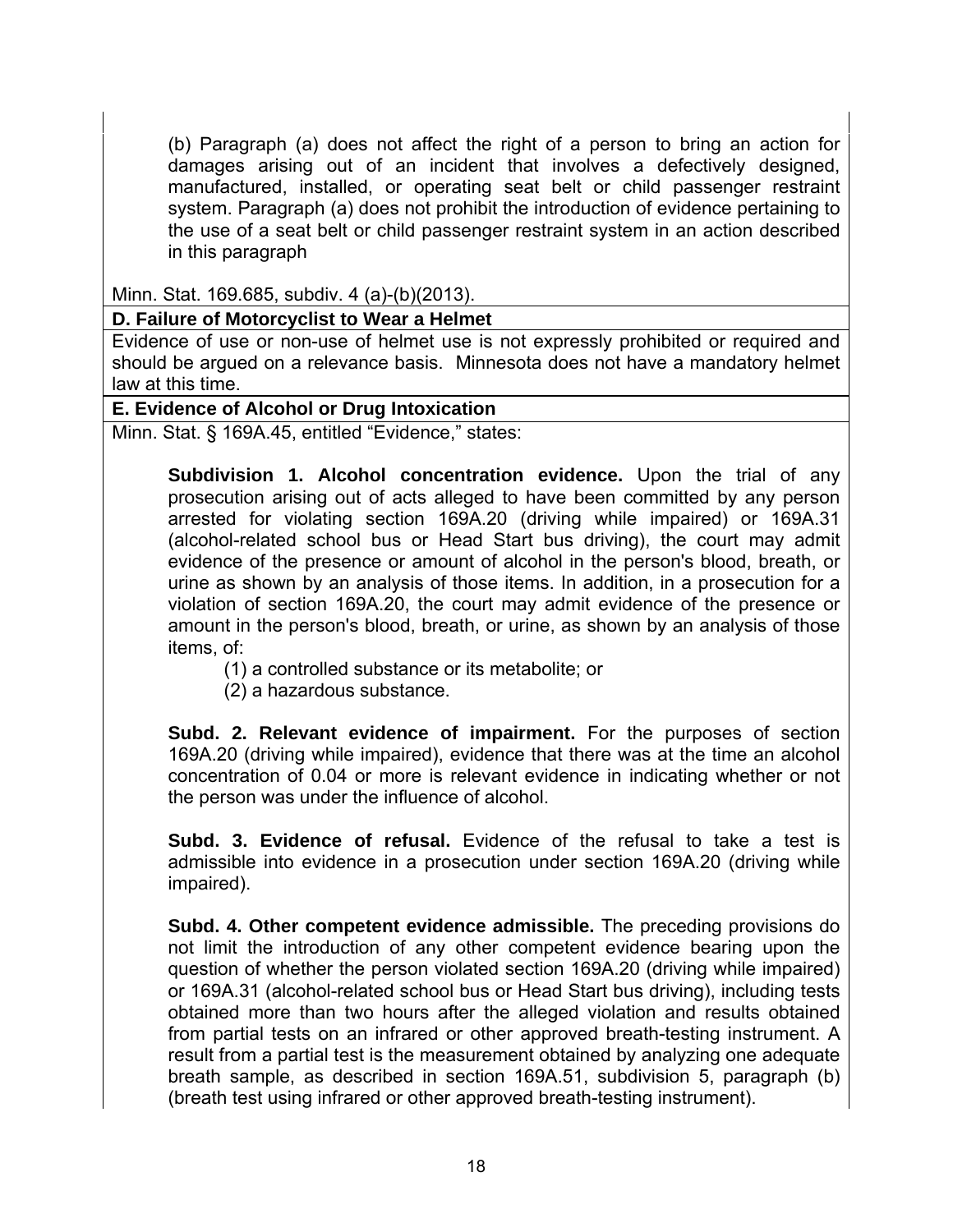Minn. Stat. § 169A.45, subdiv. (1)-(4)(2013).

Evidence of intoxication is admissible to show contributory negligence if intoxication was proximate cause of injury, but mere fact that plaintiff may be under the influence of alcohol does not constitute contributory negligence. *Kedrowski v. Czech*, 244 Minn. 111, 118, 69 N.W.2d 337 (1955); *see also Olstad v. Fahse*, 204 Minn. 118, 121, 282 N.W. 694, 696 (1938).

Results of tests of blood samples taken from plaintiff after collision with county sheriff's squad car, and expert testimony regarding tests, were relevant and admissible in plaintiff's negligence action against county on issue of whether accident was caused by speeding of sheriff's squad car or by plaintiff's turning into path of sheriff's squad car. *VanHercke v. Eastvold*, 405 N.W.2d 902, 906 (Minn. Ct. App. 1987).

#### **F. Testimony of Investigating Police Officer**

Police officer's testimony that automobile driver's intoxication was major contributing factor in rear-end collision was admissible in dram shop action; officer had investigated accident, officer was 21-year veteran of police force, officer had taken two 40-hour classes on traffic accident investigation, and officer had investigated numerous rear-end traffic accidents. *May v. Strecker*, 453 N.W.2d 549, 555 (Minn. Ct. App. 1990).

No abuse of discretion in admission of police officer's testimony concerning accident reconstruction; despite fact that witness was not disclosed as expert, court limited scope to what officer investigated and his opinion based upon evidence. *Frazier v. Burlington N. Santa Fe Corp*., 811 N.W.2d 618 (Minn. 2012), as modified (Apr. 19, 2012).

## **G. Expert Testimony**

Minn. R. Evid. 702 states:

 If scientific, technical, or other specialized knowledge will assist the trier of fact to understand the evidence or to determine a fact in issue, a witness qualified as an expert by knowledge, skill, experience, training, or education, may testify thereto in the form of an opinion or otherwise. The opinion must have foundational reliability. In addition, if the opinion or evidence involves novel scientific theory, the proponent must establish that the underlying scientific evidence is generally accepted in the relevant scientific community.

Minn. R. Evid. 702 (2013).

## **H. Collateral Source**

Because collateral source deductions are for the court to determine, not the jury, the existence of collateral sources should not be revealed to the jury. Minn. Stat. § 548.25, subdiv. 5 (2013). However, evidence of collateral source payments constituting present or future income may be admissible to impeachment a plaintiff's claim of financial destitution. *Kroning v. State Farm Auto. Ins. Co*., 549 N.W.2d 106, 110 (Minn. Ct. App. 1996), aff'd in part, rev'd in part, 567 N.W.2d 42 (Minn. July 31, 1997); *Bartosch v. Lewison*, 413 N.W.2d 530, 533 (Minn. Ct. App. 1987).

**I. Recorded Statements**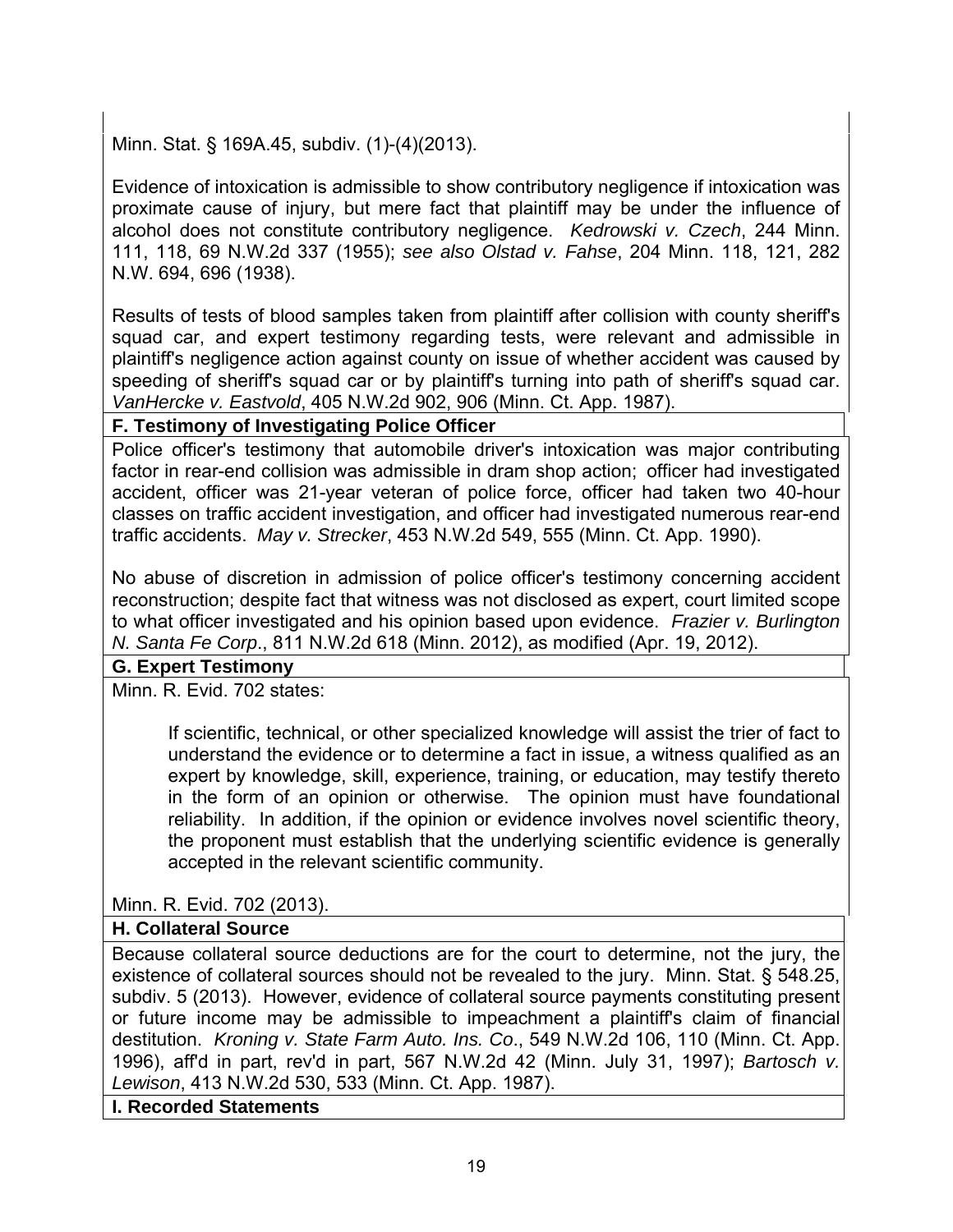The Minnesota Rules of Civil Procedure define a statement as "(1) a written statement signed or otherwise adopted or approved by the person making it, or (2) A stenographic, mechanical, electrical, or other recording, or a transcription thereof that is a substantial verbatim recital of an oral statement by the person making it and contemporaneously recorded." Minn. R.Civ. P. 26.02(d) (2013).

Generally, an out of court statement is inadmissible hearsay. But the statement may be admitted if it is a non-hearsay statement against interest or subject to an exception to the hearsay rule. Even if not admissible to prove the fact of the matter asserted, a statement may be used at trial for the limited purpose of impeaching a witness if he/she gives trial testimony which is inconsistent with his/her previous statement.

The use of statements at trial is further restricted by Minn. Stat. § 602.01, which provides:

 Any statement secured from an injured person at any time within 30 days after such injuries were sustained shall be presumably fraudulent in the trial of any action for damages for injuries sustained by such person or for the death of such person as the result of such injuries. No statement can be used as evidence in any court unless the party so obtaining the statement shall give to such injured person a copy thereof within 30 days after the same was made.

Minn. Stat. § 602.01 (2013).

The purpose of Minn. Stat. § 602.01 is to prevent unfair practices in the procurement of statements from injured parties. *See Yeager v. Chapman*, 233 Minn. 1, 10, 45 N.W.2d 776, 782 (1951). The exclusionary clause of the statute, like the presumption of fraudulence, only applies to statements given by an injured person who seeks to recover in an action for injuries sustained. *See Hilleshiem v. Stippel*, 283 Minn. 59, 65, 166 N.W.2d 325, 330 (1969). The statute does not bar the admission of statements in other types of actions, even if closely related to a personal injury action. *See, e.g., Dike v. American Family Mut. Ins. Co*., 284 Minn. 412, 420, 170 N.W.2d 563, 567 (1969) (holding no statutory protection existed for statement made by injured insured in his declaratory judgment action against insurer to determine coverage for motor vehicle accident); *Hillesheim*, 283 Minn. at 64-65, 166 N.W.2d at 329 (concluding statute did not apply to statement given by injured defendant in personal injury case).Therefore, when taking the statement of an injured person, it is important to provide him/her with a copy of the statement within 30 days, to ensure that it may be used at a later trial.

## **J. Prior Convictions**

Minn. R. Evid. 609, entitled "Impeachment by Evidence of Conviction of Crime" states:

 **(a) General rule.** For the purpose of attacking the credibility of a witness, evidence that the witness has been convicted of a crime shall be admitted only if the crime (1) was punishable by death or imprisonment in excess of one year under the law under which the witness was convicted, and the court determines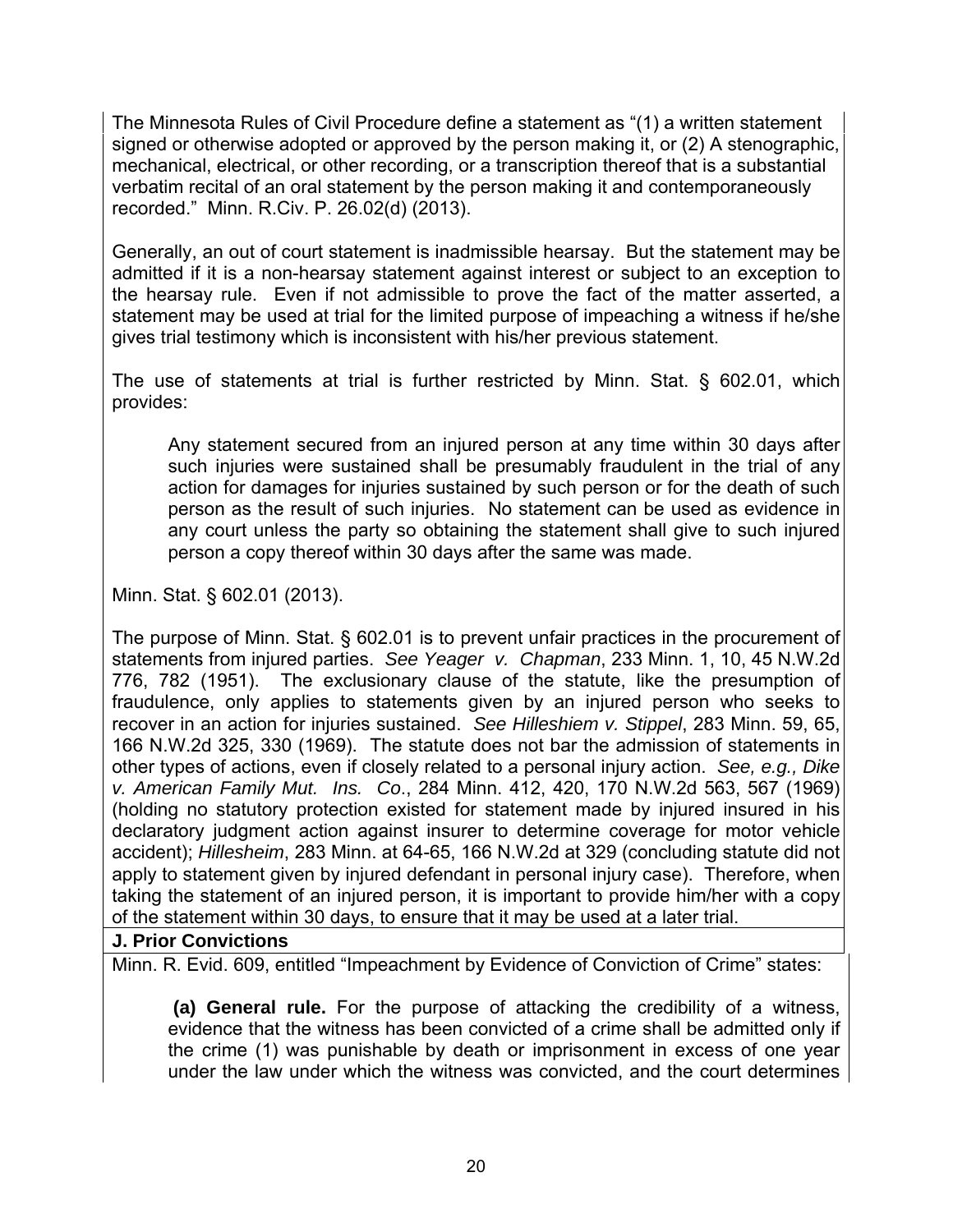that the probative value of admitting this evidence outweighs its prejudicial effect, or (2) involved dishonesty or false statement, regardless of the punishment.

 **(b) Time limit.** Evidence of a conviction under this rule is not admissible if a period of more than ten years has elapsed since the date of the conviction or of the release of the witness from the confinement imposed for that conviction, whichever is the later date, unless the court determines, in the interests of justice, that the probative value of the conviction supported by specific facts and circumstances substantially outweighs its prejudicial effect. However, evidence of a conviction more than 10 years old as calculated herein, is not admissible unless the proponent gives to the adverse party sufficient advance written notice of intent to use such evidence to provide the adverse party with a fair opportunity to contest the use of such evidence.

 **(c) Effect of pardon, annulment, vacation or certificate of rehabilitation.** Evidence of a conviction is not admissible under this rule if (1) the conviction has been the subject of a pardon, annulment, vacation or certificate of rehabilitation or other equivalent procedure based on a finding of the rehabilitation of the person convicted, and that person has not been convicted of a subsequent crime which was punishable by death or imprisonment in excess of one year, or (2) the conviction has been the subject of a pardon, annulment, vacation or other equivalent procedure based on a finding of innocence.

 **(d) Juvenile adjudications.** Evidence of juvenile adjudications is not admissible under this rule unless permitted by statute or required by the state or federal constitution.

 **(e) Pendency of appeal.** The pendency of an appeal therefrom does not render evidence of a conviction inadmissible. Evidence of the pendency of an appeal is admissible.

Minn. R. Evid. 609 (a)-(e) (2013).

Underlying rule governing admissibility of prior convictions for impeachment is principle that impeachment by prior conviction assists jury to judge better the credibility of a witness by affording jury opportunity to view that person as a whole. *State v. Lloyd*, 345 N.W.2d 240, 247 (Minn. 1984).

The Minnesota Supreme Court must sustain evidentiary ruling on admissibility of prior conviction unless clear abuse of discretion is shown. *State v. Brouillette*, 286 N.W.2d 702, 707 (Minn. 1979).

#### **K. Driving History**

Generalized driving characteristics reflect one's character and are inadmissible under Minn. R. Evid. 404. *See George v. Estate of Baker*, 724 N.W.2d 1, 9 (Minn. 2006) (admitting evidence of driver's careful nature and driving history was harmless error).

**L. Fatigue**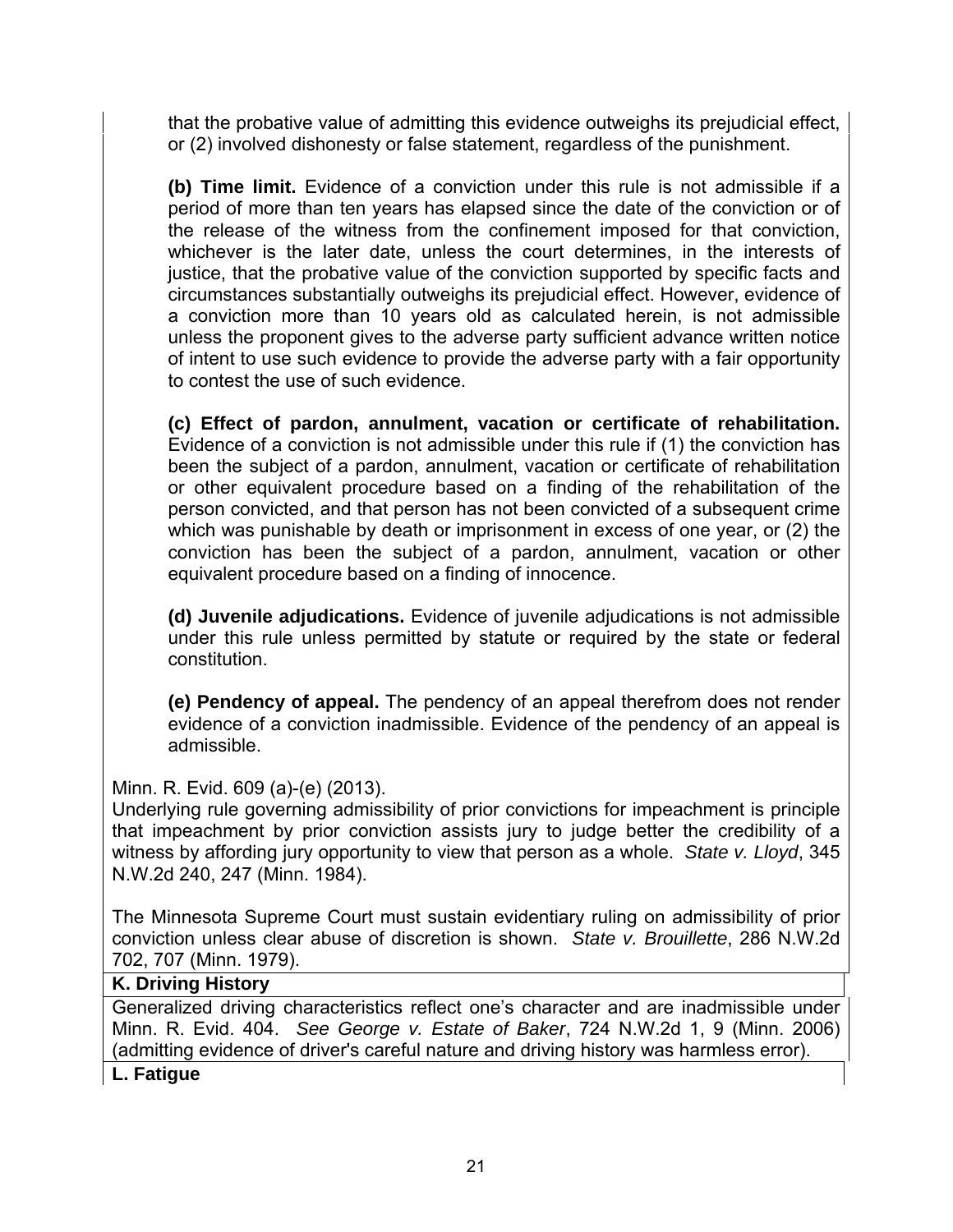Not discussed by statute in Minnesota. Evidence of driver fatigue, if relevant to the case, may come into evidence through cross-examination.

#### **M. Spoliation**

"Spoliation of evidence refers to the destruction of relevant evidence by a party . . . . *Hoffman v. Ford Motor Co.*, 587 N.W.2d 66, 71 (Minn. Ct. App. 1998) (internal quotations omitted).

Trial judges have inherent power to impose sanctions for the loss, destruction or spoliation of evidence even in the absence of a violation of a court order or a finding of bad faith or willful destruction; the appropriateness and extent of the sanctions is determined by "the prejudice to the opposing party." *Patton v. Newmar Corp*., 538 N.W.2d 116 (Minn. 1995) (whether the spoliation is deliberate or negligent or unintentional is also relevant). *See also State v. Carlson*, 267 N.W.2d 170 (Minn. 1978) (intention of spoliator emphasized over prejudice to opposing party); *State v. Koehler*, 312 N.W.2d 108 (Minn. 1981) (inadvertent loss of homicide victim's stomach contents); *State v. Trimble*, 371 N.W.2d 921 (Minn. Ct. App. 1985) (negligent discarding of sanitary napkin in rape case).

While intentional spoiliation is a factor in considering the sanction to be imposed, the trial court has discretion to determine an appropriate sanction in light of the complete record, the context of the claims asserted, the nature of the item lost, the prejudice caused, and the potential for correcting any prejudice. *Foust v. McFarland*, 698 N.W.2d 24 (Minn. Ct. App. 2005) (citing and following *Patton v. Newmar Corp*., 538 N.W.2d 116 (Minn. 1995)).

When spoliation of evidence significantly prejudices the defense in a products liability and breach of warranty case, there is no abuse of discretion by excluding evidence supporting plaintiff's claims. *Hoffman v. Ford Motor Co*., 587 N.W.2d 66 (Minn. Ct. App. 1998).

When critical evidence under exclusive control of an adverse party is destroyed accidentally or otherwise, the trial court has discretion to instruct the jury that it may draw an unfavorable inference from that fact. *Wajda v. Kingsbury*, 652 N.W.2d 856 (Minn. Ct. App. 2002), citing *Federated Mut. Ins. Co. v. Litchfield Precision Components, Inc*., 456 N.W.2d 434, 436 (Minn. 1990) and *Kmetz v. Johnson*, 261 Minn. 395, 403, 113 N.W.2d 96, 101 (1962) (exclusive control and possession required).

23 Minn. Prac., Trial Handbook For Minn. Lawyers § 2:26 (2013 ed.).

## **Settlement**

## **A. Offer of Judgment**

Minn. R. Civ. P. 68 permits either party to make a written offer to have judgment entered or to settle the case on terms specified in the offer which must be made at least 10 days before the start of trial.The offer can be for money or any other relief sought (such as in a declaratory judgment action).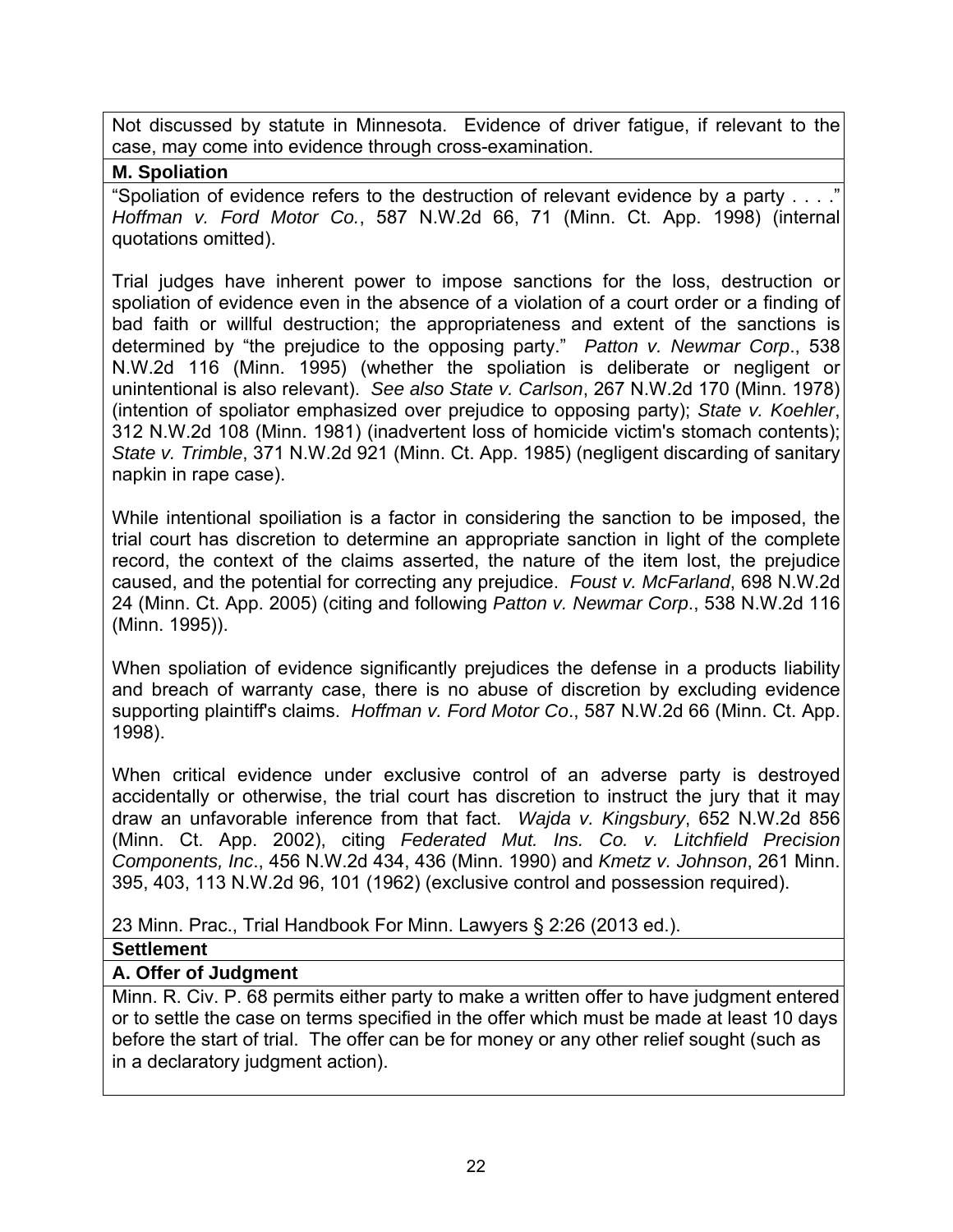An offer must specify whether it is a "damages only" offer, which does not include any prejudgment interest, costs or fees, or a "total obligation" offer, which includes prejudgment interest, costs and fees. If not specified, an offer will be presumed to be a "damages only" offer, which permits the offeree to seek interest, costs and fees.

An offer remains open for 10 days, during which time it may be accepted by serving a written response. After 10 days, if there is no response, the offer is withdrawn.

An accepted "total obligation" offer will be filed with the court administrator and will become a judgment. For an accepted "damages only" offer, a motion must be brought by the offeree to determine any applicable prejudgment interest, costs and fees.

# **Effect of Refusal:**

If defendant made the offer, and the case is resolved for an amount less than the original offer, the defendant is entitled to costs and disbursements incurred after the service of the offer.

If plaintiff made the offer, and the matter is resolved for an amount greater than the original offer, the plaintiff gets all costs and disbursements, and "double" costs and disbursements incurred after the service of the rejected offer.

If there is no offer of judgment made in the case the prevailing party is entitled to its costs and disbursements

It is possible for both parties to obtain costs:

- 1) If a defendant beats its own statutory offer on verdict, and
- 2) It is a prevailing party at trial.

## **B. Liens**

Minn. Stat. § 514.68, entitled "**Liens for Hospital Charges**" states:

 Any person, firm, or corporation operating a hospital in this state shall have a lien for the reasonable charges for hospital care of an injured person upon any and all causes of action accruing to the person to whom such care was furnished, or to the legal representatives of such person, on account of injuries giving rise to such causes of action and which necessitated such hospital care, subject, however, to any attorney's lien.

Minn. Stat. § 514.68 (2013).

Minn. Stat. § 256B.042, **Minnesota's Medical Assistance Lien Provision**, states:

When the state agency provides, pays for, or becomes liable for medical care, it shall have a lien for the cost of the care upon any and all causes of action or recovery rights under any policy, plan, or contract providing benefits for health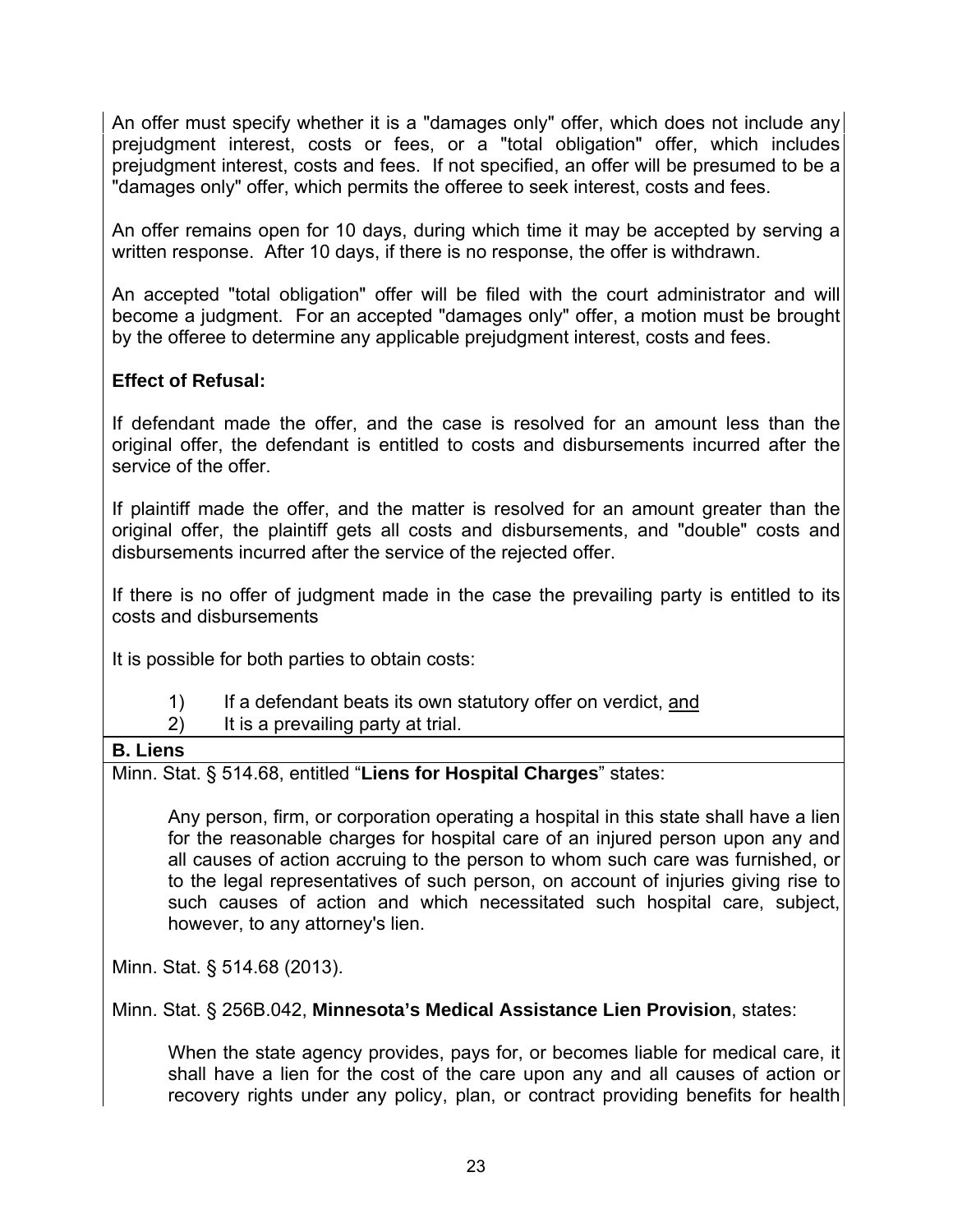care or injury, which accrue to the person to whom the care was furnished, or to the person's legal representatives, as a result of the illness or injuries which necessitated the medical care. For purposes of this section, "state agency" includes prepaid health plans under contract with the commissioner according to sections 256B.69, 256D.03, subdivision 4, paragraph (c), and 256L.12; children's mental health collaboratives under section 245.493; demonstration projects for persons with disabilities under section 256B.77; nursing facilities under the alternative payment demonstration project under section 256B.434; and countybased purchasing entities under section 256B.692.

Minn. Stat. § 256B.042, subdiv. 1 (2013.)

The **statutory basis for a mechanic's lien** is set out in Minn. Stat. § 514.01, which states:

 Whoever performs engineering or land surveying services with respect to real estate, or contributes to the improvement of real estate by performing labor, or furnishing skill, material or machinery for any of the purposes hereinafter stated, whether under contract with the owner of such real estate or at the instance of any agent, trustee, contractor or subcontractor of such owner, shall have a lien upon the improvement, and upon the land on which it is situated or to which it may be removed, that is to say, for the erection, alteration, repair, or removal of any building, fixture, bridge, wharf, fence, or other structure thereon, or for grading, filling in, or excavating the same, or for clearing, grubbing, or first breaking, or for furnishing and placing soil or sod, or for furnishing and planting of trees, shrubs, or plant materials, or for labor performed in placing soil or sod, or for labor performed in planting trees, shrubs, or plant materials, or for digging or repairing any ditch, drain, well, fountain, cistern, reservoir, or vault thereon, or for laying, altering or repairing any sidewalk, curb, gutter, paving, sewer, pipe, or conduit in or upon the same, or in or upon the adjoining half of any highway, street, or alley upon which the same abuts.

Minn. Stat. § 514.01 (2013).

Minn. Stat. § 481.13, subdiv. 1, which **governs lien for attorneys' fees**, states:

 (a) An attorney has a lien for compensation whether the agreement for compensation is expressed or implied (1) upon the cause of action from the time of the service of the summons in the action, or the commencement of the proceeding, and (2) upon the interest of the attorney's client in any money or property involved in or affected by any action or proceeding in which the attorney may have been employed, from the commencement of the action or proceeding, and, as against third parties, from the time of filing the notice of the lien claim, as provided in this section.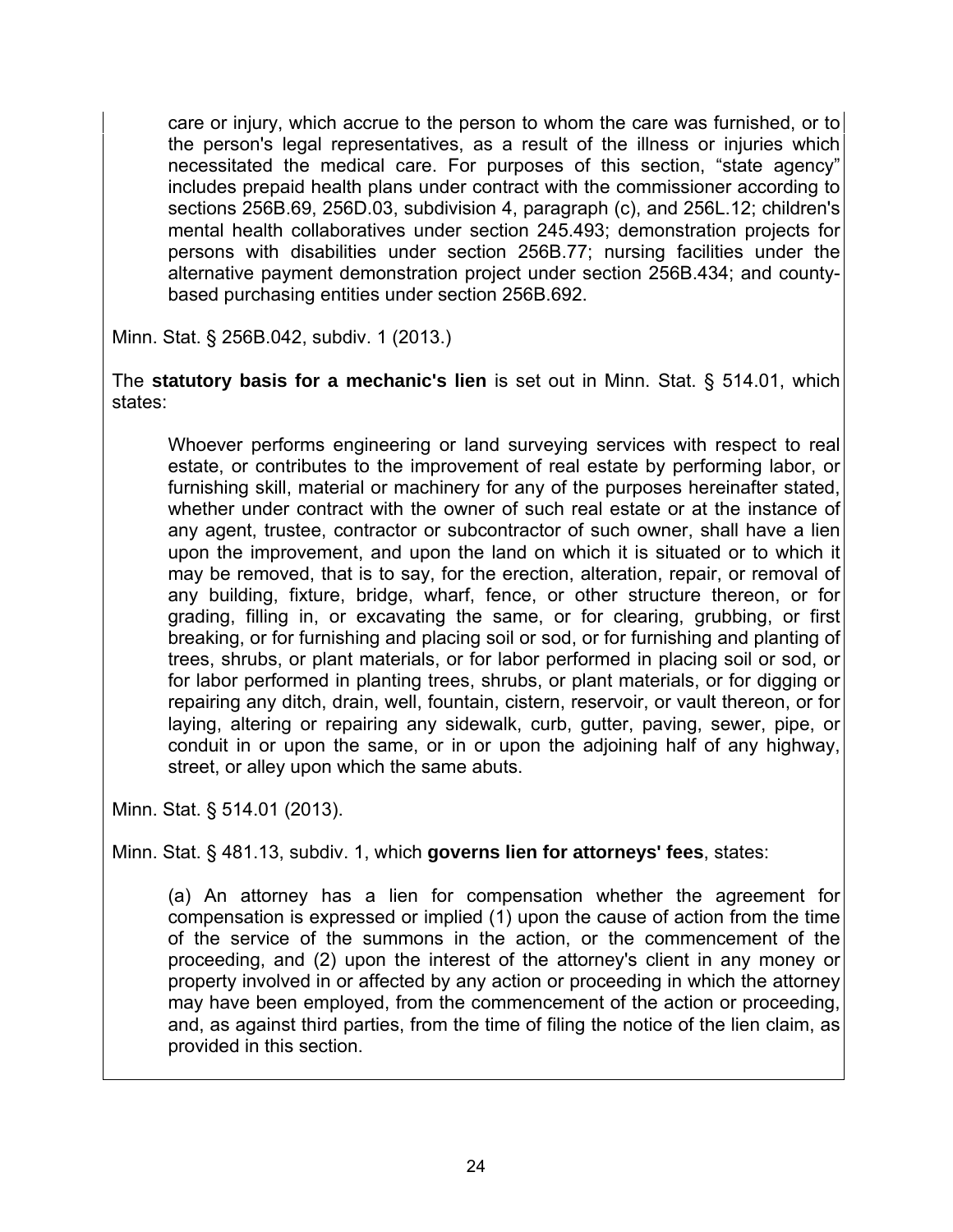(b) An attorney has a lien for compensation upon a judgment, whether there is a special express or implied agreement as to compensation, or whether a lien is claimed for the reasonable value of the services. The lien extends to the amount of the judgment from the time of giving notice of the claim to the judgment debtor. The lien under this paragraph is subordinate to the rights existing between the parties to the action or proceeding.

 (c) A lien provided by paragraphs (a) and (b) may be established, and the amount of the lien may be determined, summarily by the court under this paragraph on the application of the lien claimant or of any person or party interested in the property subject to the lien.

 Judgment shall be entered under the direction of the court, adjudging the amount due.

Minn. Stat. § 481.13, subdiv. 1 (2013).

## **C. Minor Settlement**

Minn. Stat. § 540.08, entitled "Injury to child or ward; suit by parent or guardian," states:

 A parent may maintain an action for the injury of a minor son or daughter. A general guardian may maintain an action for an injury to the ward. A guardian of a dependent, neglected, or delinquent child, appointed by a court having jurisdiction, may maintain an action for the injury of the child. . . . No settlement or compromise of the action is valid unless it is approved by a judge of the court in which the action is pending.

Minn. Stat. § 540.08 (2013).

Rule 145 of the Minnesota General Rules of Practice establishes the procedures to be followed in actions on behalf of minors.

**D. Negotiating Directly With Attorney** 

**Permitted** 

#### **E. Confidentiality Agreements**

**Permitted** 

#### **F. Releases**

A release is "a relinquishment, concession, or giving up of a right, claim, or privilege, by the person in whom it exists, to the person against whom it might have been enforced. *Gronquist v. Olson*, 242 Minn. 119, 125, 64 N.W.2d 159, 163-64 (1954).

Because the law encourages settlement of disputes, releases are presumed valid. *Clark v. Allstate Ins. Co.*, 405 N.W.2d 463, 465 (Minn. Ct. App. 1987).

## **Pierringer release — release of one of many defendants:**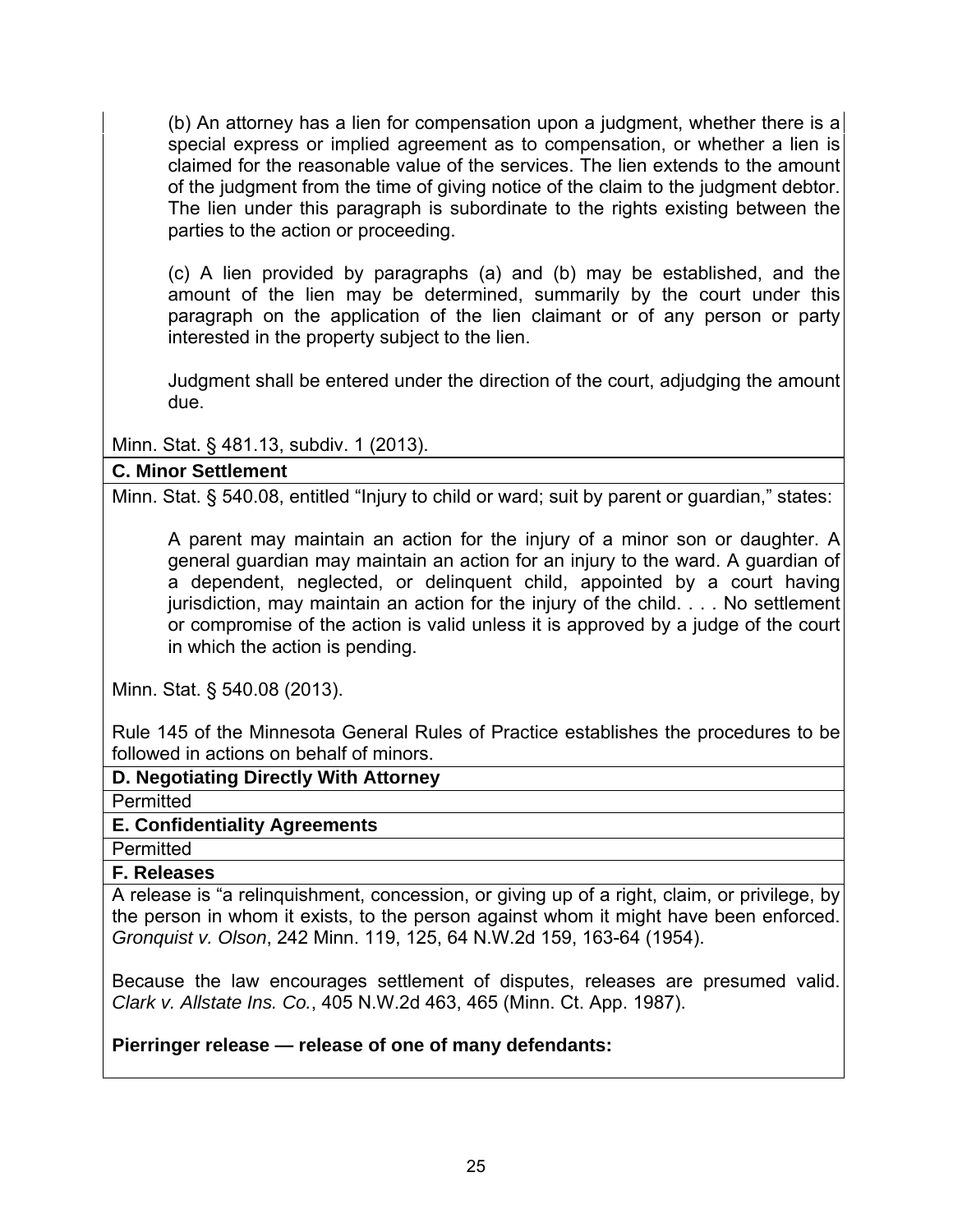-A Pierringer release discharges the portion of the plaintiff's whole cause of action equal to the percentage of causal fault attributed to the settling defendant.

 -The remainder of the cause of action, against all non-settling defendants, is preserved.

 -A Pierringer release contains a provision whereby the plaintiff agrees to indemnify the settling defendant from claims for contribution, made against the settling defendant by the non-settling defendants.

 -The settling defendant's fault will still be submitted to the jury, and used to calculate comparative fault, such that the non-settling defendant will only be required to pay his fair share of the damages. *See Frey v. Snelgrove,* 269 N.W.2d 918 (Minn. 1978) (citing *Pierringer v. Hoger,* 124 N.W.2d 106 (Wis. 1963); *Fire Ins. Exch. v. Adamson Motors,* 514 N.W.2d 807 (Minn. Ct. App. 1994)).

#### **G. Voidable Releases**

A release of a claim for personal injuries, executed, in reliance on false representations of probability of recovery made by an attending physician in the employ of persons sought to be charged therewith, is voidable. *Nelson v. Chicago & N. W. R. Co.*, 111 Minn. 193, 126 N.W. 902 (1910).

Release from liability for personal injuries procured by false representation that releasee is signing only a receipt for money paid for purposes other than for release of entire cause of action is fraudulent and voidable. *Marino v. N. Pac. Ry. Co*., 199 Minn. 369, 272 N.W. 267 (1937).

**Transportation Law** 

## **A. State DOT Regulatory Requirements**

The Minnesota Department of Transportation's regulatory information can be found at: http://www.dot.state.mn.us/library/lawsregs.html

Minnesota traffic regulations are listed in Minn. Stat. Ch. 169.

## **B. State Speed Limits**

Minn. Stat. § 169.14, subdiv. 2(a)-(d), which governs speed limits, states:

 (a) Where no special hazard exists the following speeds shall be lawful, but any speeds in excess of such limits shall be prima facie evidence that the speed is not reasonable or prudent and that it is unlawful; except that the **speed limit** within any municipality shall be a maximum limit and any speed in excess thereof shall be unlawful:

(1) **30 miles per hour** in an urban district;

 (2**) 65 miles per hour** on noninterstate expressways, as defined in section 160.02, subdivision 18b, and noninterstate freeways, as defined in section 160.02, subdivision 19;

 (3) **55 miles per hour** in locations other than those specified in this section;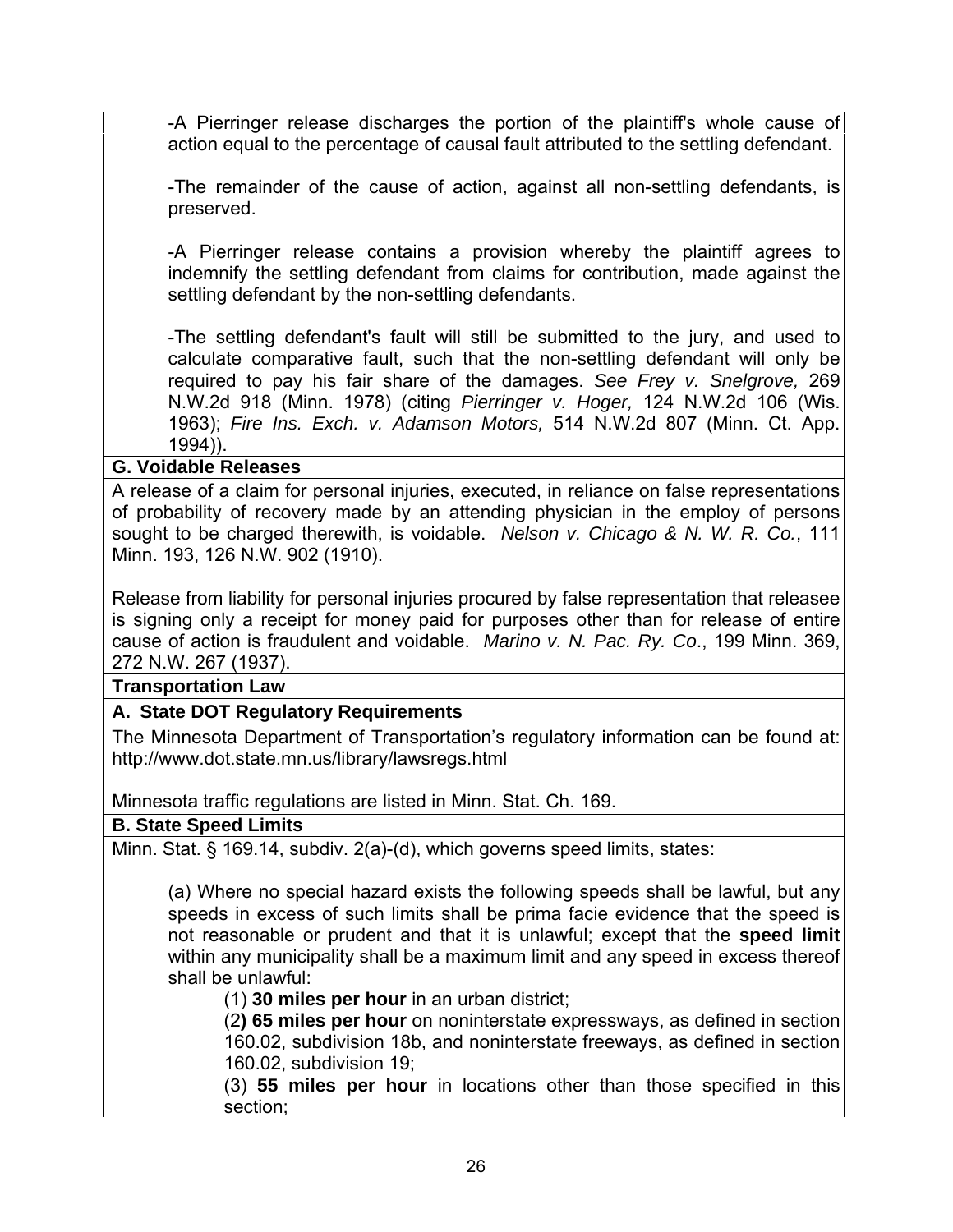(4) **70 miles per hour** on interstate highways outside the limits of any urbanized

 area with a population of greater than 50,000 as defined by order of the commissioner of transportation;

 (5) **65 miles per hour** on interstate highways inside the limits of any urbanized area with a population of greater than 50,000 as defined by order of the

commissioner of transportation;

(6) **ten miles per hour** in alleys;

 (7) **25 miles per hour** in residential roadways if adopted by the road authority

having jurisdiction over the residential roadway; and

 (8) **35 miles per hour** in a rural residential district if adopted by the road authority having jurisdiction over the rural residential district.

 (b) A speed limit adopted under paragraph (a), clause (7), is not effective unless the road authority has erected signs designating the speed limit and indicating the beginning and end of the residential roadway on which the speed limit applies.

 (c) A speed limit adopted under paragraph (a), clause (8), is not effective unless the road authority has erected signs designating the speed limit and indicating the beginning and end of the rural residential district for the roadway on which the speed limit applies

 (d) Notwithstanding section 609.0331 or 609.101 or other law to the contrary, a person who violates a speed limit established in this subdivision, or a speed limit designated on an appropriate sign under subdivision 4, 5, 5b, 5c, or 5e, by driving 20 miles per hour or more in excess of the applicable speed limit, is assessed an additional surcharge equal to the amount of the fine imposed for the speed violation, but not less than \$25.

Minn. Stat. Ann. § 169.14, subdiv. 2(a)-(d)(2013).

## **C. Overview of State CDL Requirements**

The Minnesota CDL manual listing the requirements to obtain a Minnesota CDL can be found: https://dps.mn.gov/divisions/dvs/forms-documents/documents/cdlmanual.pdf

#### **Insurance Issues**

## **A. State Minimum Limits of Financial Responsibility**

Minnesota law requires liability limits of not less than \$30,000 for one person and not less than \$60,000 for two or more persons in any one accident, a motor vehicle with less than this coverage is considered uninsured. Minn. Stat. § 65B.49, subdiv. 3(1) (2013).

#### **B. Uninsured Motorist Coverage**

An uninsured motor vehicle is defined as a motor vehicle or a motorcycle which does not have liability insurance meeting the requirements of Minnesota Law. Minn. Stat. Sec. 65B.43, subdiv. 16 (2013). Minnesota law requires liability limits of not less than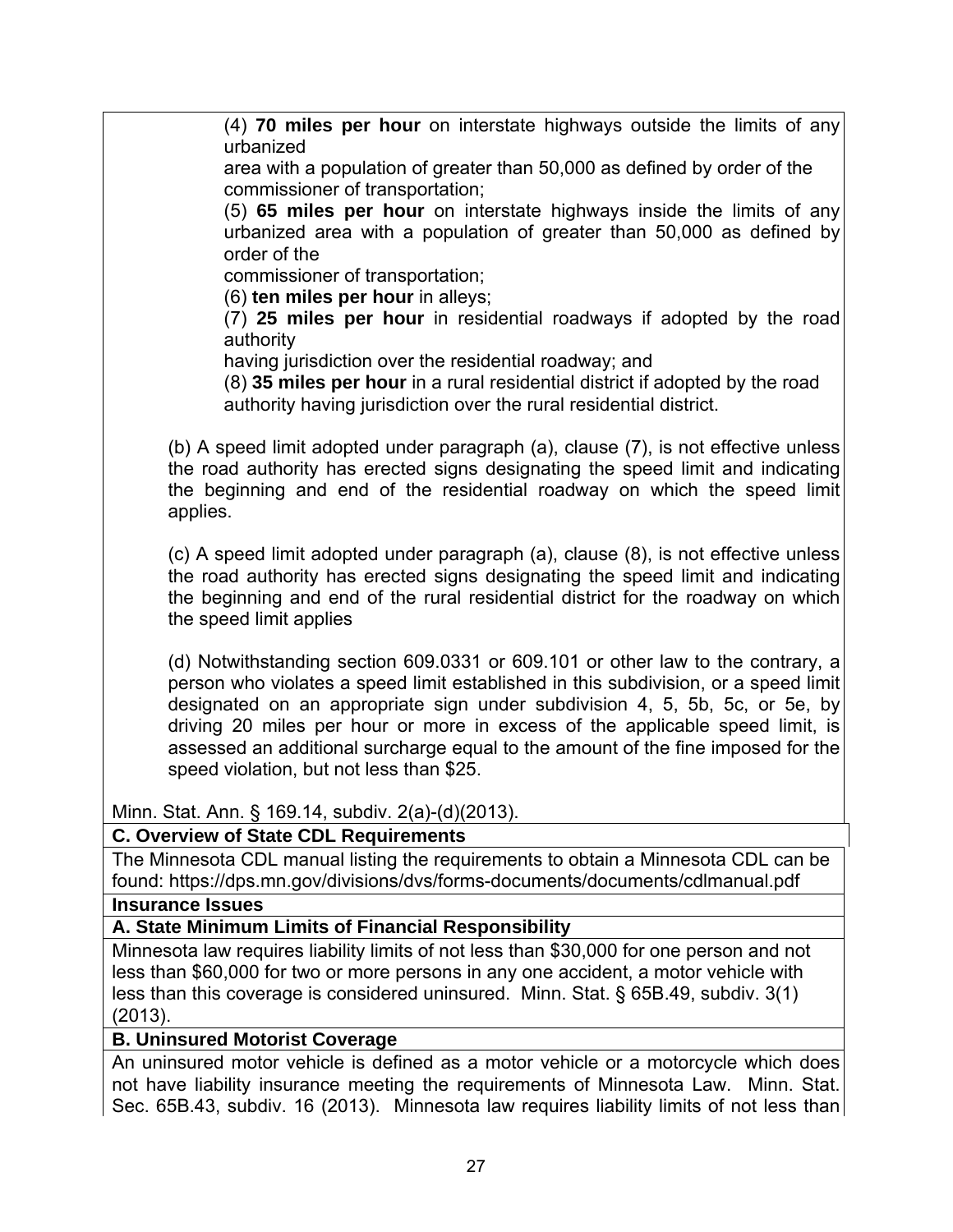\$30,000 for one person and not less than \$60,000 for two or more persons in any one accident, a motor vehicle with less than this coverage is considered uninsured. Minn. Stat. Sec. 65B.49, subdiv. 3 (2013). Note that the minimum UM limits are lower, only \$25,000/\$50,000. An uninsured motorist contract of insurance is permitted to use definitions which provide benefits or coverages which are in addition to those mandated by the statute. Minn. Stat. Sec. 65B.49, subdiv. 7 (2013). Consequently, in cases where a UM claim does exist under the statutory standards, it would be reasonable to review the injured person's uninsured motorist contract to determine if the contract provides UM benefits. There are four typical types of uninsured motorist scenarios: vehicles without insurance, out-of-state and low limits accidents, Minnesota accidents with non-resident motorists with low limits, denial of coverage or insolvency and hit and run or phantom vehicles.

#### **C. No Fault Insurance**

Minnesota's No-Fault provisions are found in the Minnesota No-Fault Automobile Insurance Act (Sections 65B. 41 to 65B.71). No-Fault insurance is mandatory in Minnesota. The provisions of the act apply to the maintenance or use of a motor vehicle in Minnesota. "Maintenance or use of a motor vehicle" means "occupying, entering into, and alighting from" an automobile. Minn. Stat. § 65B.43, subdiv. 3 (2013). Maintenance or use of a motor vehicle does not include conduct within the course of a business of repairing, servicing, or otherwise maintaining a motor vehicle unless the conduct occurs off the business premises or conduct in the course of loading and unloading the vehicle unless the conduct occurs while occupying, entering into or alighting from it. *Id*.

**Who is Covered:** An insured within the meaning of the No-Fault provisions includes the named insured and the following persons not identified by name as an insured while residing in the same household with the named insured and not identified by name in any other contract providing for No-Fault insurance as an insured:

-A spouse,

-Other relative of a named insured, or

-A minor in the custody of a named insured or of a relative residing in the same household with a named insured.

Minn. Stat. Section 65B. 43, subdiv. 5 (2013).

**Basic Economic Loss Benefits:** Subject to any applicable deductions, exclusions, disqualifications and any other conditions, basic economic loss benefits must provide a maximum of Forty Thousand Dollars (\$40,000.00) for loss arising out of the injury of any one person, as follows:

-Twenty Thousand Dollars (\$20,000.00) for medical expense loss arising out of injury to any one person; and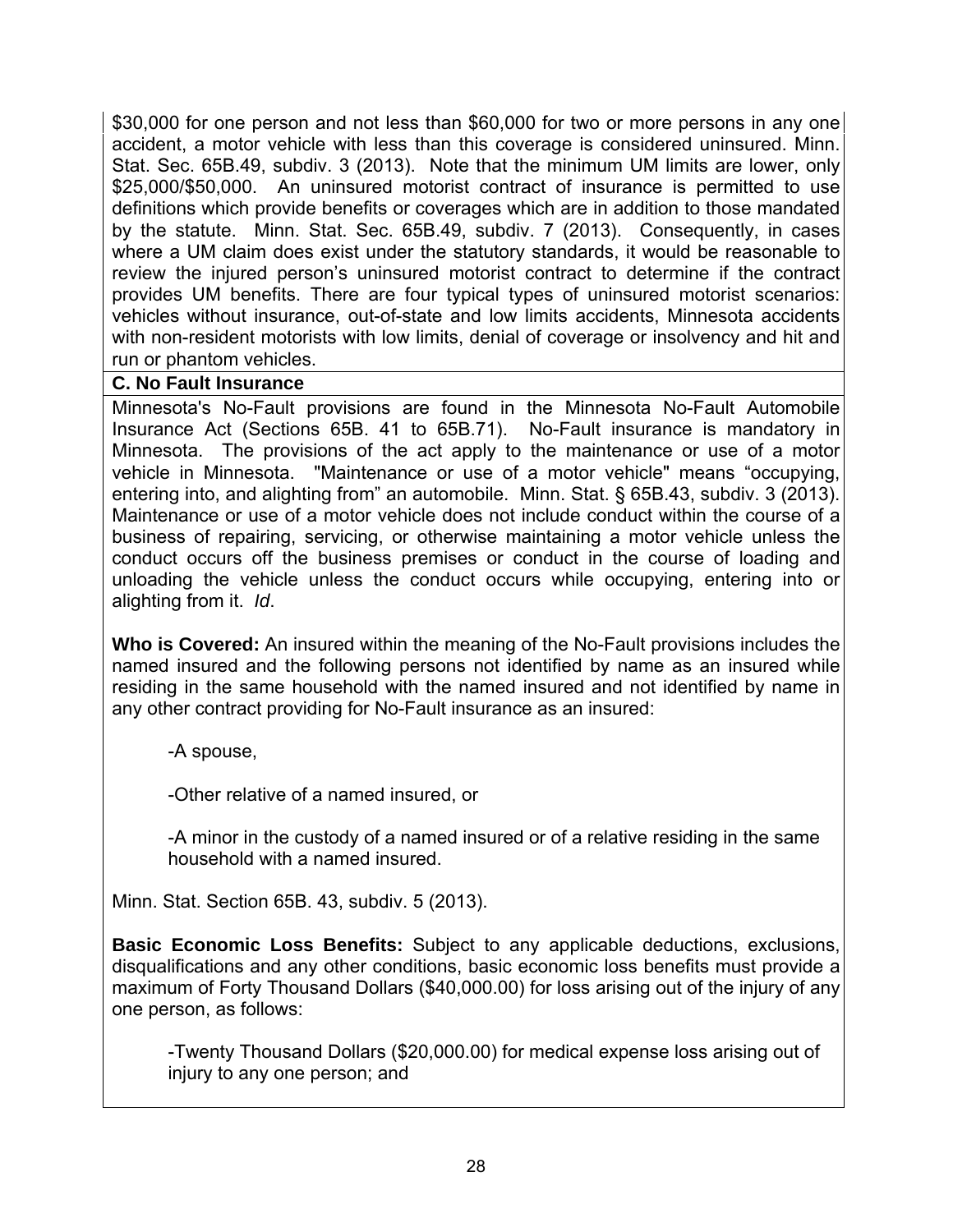-A total of Twenty Thousand Dollars (\$20,000.00) for income loss, replacement services loss, funeral expense loss, survivor's economic loss, and survivor's replacement services loss arising out of the injury to any one person.

Minn. Stat. § 65B. 44, subdiv. 1 (2013).

**Medical:** Medical expense benefits will reimburse all reasonable expenses for necessary medical, surgical, X-ray, optical, dental, chiropractic, and rehabilitative services, including prosthetic devices, prescription drugs, necessary ambulance and all other reasonable transportation expenses incurred in traveling to receive covered medical benefits, hospital, extended care and nursing services. Minn. Stat. § 65B.44, subdiv. 2 (2013).

**Income:** Disability and income loss benefits will provide compensation for 85% of the injured persons loss of present and future gross income from an inability to work proximately caused by the non-fatal injury subject to a maximum of Two Hundred Fifty Dollars (\$250.00) per week. Income means any salary, wages, tips, commissions, professional fees, and any other earnings from work or tangible things of economic value produced through work in an individually owned business. Loss of income includes the costs incurred by a self-employed person to hire substitute employees to perform tasks which are necessary to maintain the income of the injured person, which are normally performed by that injured person and which cannot be performed because of the injury. Minn. Stat. §§ 65B.43, subdiv. 6 (2013); 65B.44, subdiv. 3 (2013).

-Any income the injured person earns from any substitute work actually performed or substitute work which the injured person was capable of performing but unreasonably failed to undertake will reduce any disability and income loss benefits payable under the No-Fault provisions. Inability to work means disability which prevents the injured person from engaging in any substantial gainful occupation or employment on a regular basis, for wage or profit, for which the injured person is or may, by training, become reasonably qualified. If the injured person returns to employment and is unable by reason of the injury to continue the work continuously, compensation for lost income shall be reduced by the income received while that person was actually able to work. Minn. Stat. § 65B.44, subdiv. 3 (2013).

**Replacement Services:** Replacement service loss benefits will reimburse all expenses reasonably incurred by or on behalf of the injured person in obtaining usual and necessary substitute services in lieu of those that, had the injured person not been injured, the injured person would have performed not for income but for direct personal benefit or for the benefit of the injured person's household. If the non-fatally injured person is performing on a full time basis care and maintenance of a home with or without children, the benefit provided will be the reasonable value of such care and maintenance for the reasonable expenses incurred in obtaining usual and necessary substitute care and maintenance of the home, whichever is greater. Replacement services benefits are subject to a maximum of Two Hundred Dollars (\$200.00) per week. Additionally, all replacement services loss sustained on the date of the injury and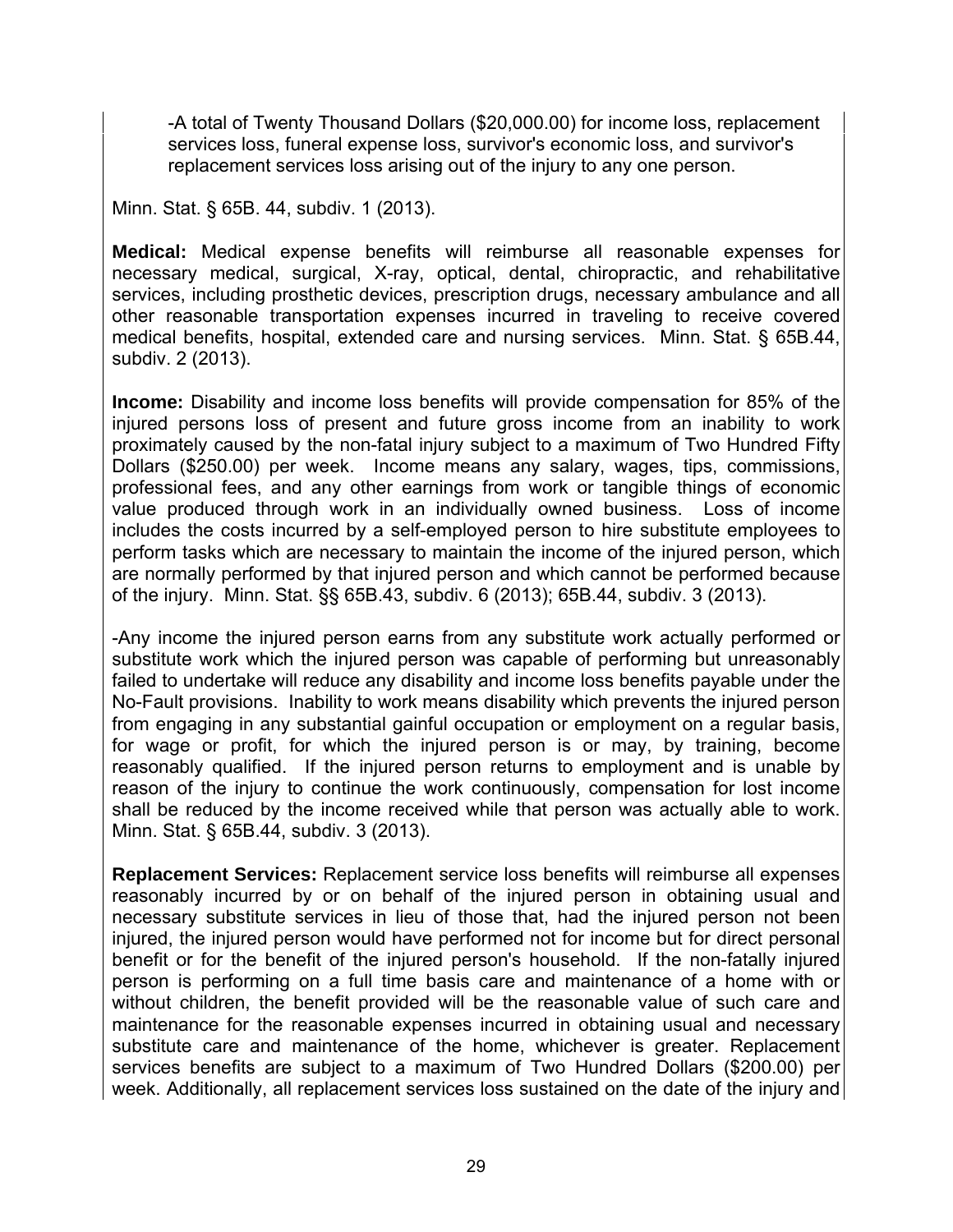during the first seven (7) days following is excluded in calculating these benefits. Minn. Stat. § 65B.44, subdiv. 5 (2013).

**Funeral and burial benefits:** Also included under the basic economic loss benefits. "Funeral and burial benefits shall be reasonable expenses not in excess of \$2,000, including expenses for cremation or delivery under the Darlene Luther Revised Uniform Anatomical Gift Act, chapter 525A." Minn. Stat. § 65B. 44, subdiv. 4 (2013). Economic loss benefits and replacement services loss benefits are also provided to the survivors of the injured party. In the event of death occurring within one (1) year of the date of the accident and as a consequence of the injuries received in the accident, survivors economic loss benefits are payable subject to a maximum of Two Hundred Dollars (\$200.00) per week to cover the loss accruing after decedent's death of contributions of money or tangible things of economic value, not including services, that surviving dependents would have received from the decedent for their support during their dependency had the decedent not suffered the injury causing death. The following are presumed to be dependents of the decedent:

-A spouse living with the decedent at the time of the decedent's death; an

-Any child under the age of eighteen (18), or if over age eighteen (18) but physically or mentally incapacitated from earning, living with the decedent and receiving regular support at the time of death. These payments only terminate when the recipient ceases to maintain a status which if the decedent were alive would be that of dependency. Minn. Stat. § 65B. 44, subdiv. 6(2013).

**Survivor Benefits:** Survivor replacement services loss benefits are to reimburse expenses reasonably incurred by the surviving dependents after the date of death in obtaining ordinary and necessary services in lieu of those the deceased would have performed for their benefit, "had the decedent not suffered the injury causing death, minus the expenses of the survivors avoided by reason of the decedent's death." These benefits are subject to a maximum of Two Hundred Dollars (\$200.00) per week. Minn. Stat. § 65B.44, subdiv 7 (2013).

**Property Damage Exclusion:** Basic economic loss benefits do not include benefits for physical damage done to property including motor vehicles and their contents. Minn. Stat. § 65B.44, subdiv. 8 (2013).

**Right to Benefits:** For every accident occurring within the State of Minnesota, every person suffering a loss from injury arising out of the maintenance or use of a motor vehicle has a right to basic economic loss benefits. This includes any loss suffered as a result of being struck as a pedestrian by a motorcycle.

-If the accident occurs outside of Minnesota but in the United States, United States possessions or Canada, and a loss is suffered from injury arising out of the maintenance or use of a motor vehicle or as a result of being struck as a pedestrian by a motorcycle, the right to recover the benefits applies to the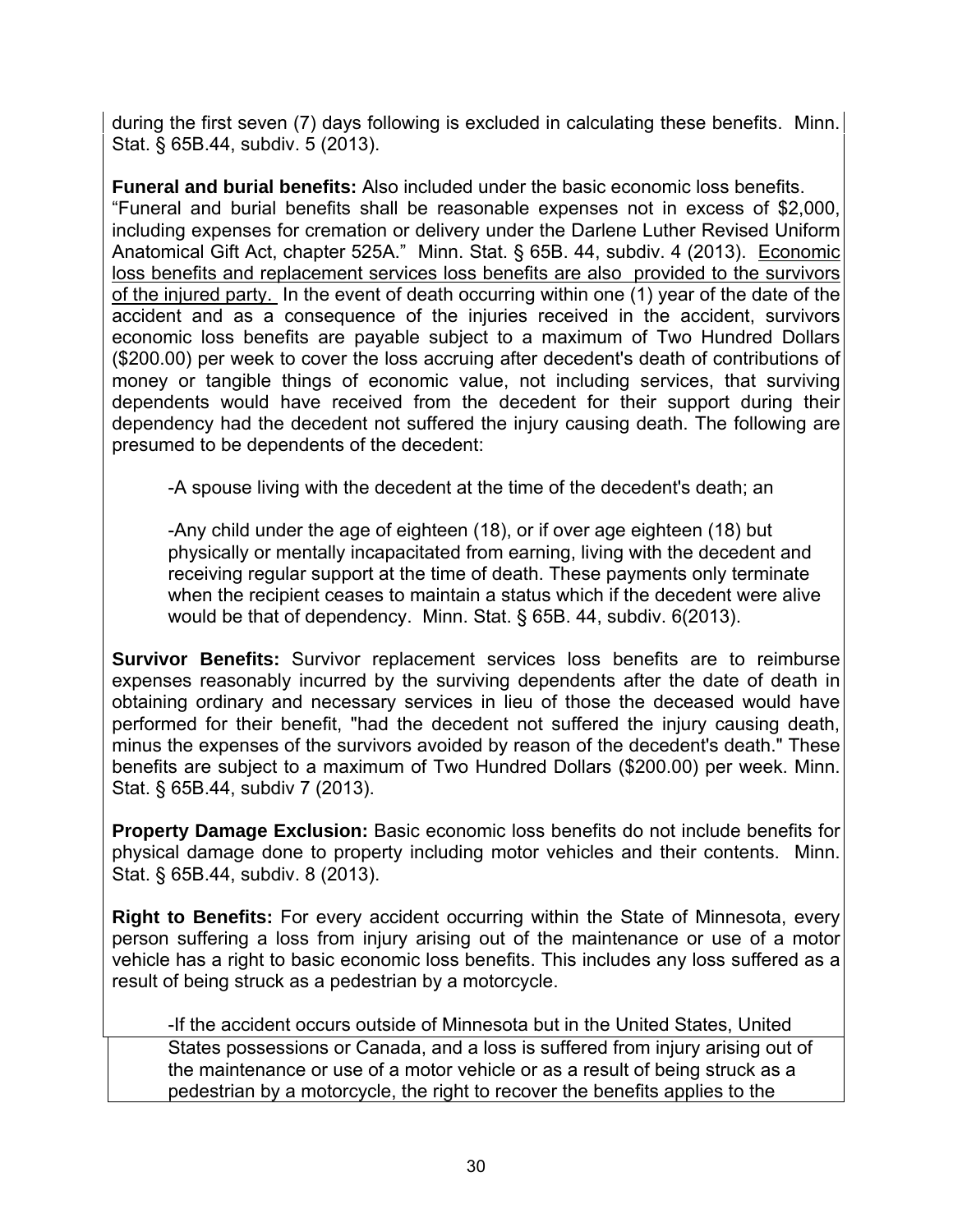insureds, and the driver and other occupants of a secured vehicle other than:

*(1) A vehicle owned by a government other than this state, its political subdivisions, municipal corporations, or public agencies.* 

Minn. Stat. Ann. § 65B.46 (2013).

**Reparation Security Compulsory:** Mandatory No-Fault insurance coverage applies to every motor vehicle registered, licensed, or principally garaged in Minnesota. A nonresident owner of a motor vehicle which is not required to be registered or licensed, or which is not principally garaged in the state must maintain reparation security in effect continuously throughout the period of the operation, maintenance or use of the motor vehicle within the state with respect to any accidents occurring in the state. This security shall also include coverage for property damage to a motor vehicle rented or leased within the state by a nonresident,

o Every plan of reparation security must provide for payment of basic economic loss benefits as stated above and must also contain stated limits of liability for each vehicle for which coverage is granted of not less than Thirty Thousand Dollars (\$30,000.00) because of bodily injury to one person in any one accident and, not less than Sixty Thousand Dollars (\$60,000.00) because of injury to two or more persons in any one accident, and not less than Ten Thousand Dollars (\$10,000.00) for injury to or destruction of property. Minn. Stat. §§ 65B.48 (2013), 65B.49, subdiv. 3(1) (2013).

**Tort Recoveries:** A person may bring an action in negligence for economic loss not paid or payable by a reparation obligor or through the assigned claims plan because of any lack of insurance coverage for the economic loss, daily or weekly dollar limitations, the seven-day services exclusion, or the limitations on benefits contained in Minn. Stat. § 65B.44, subdiv. 1, i.e. the maximum Forty Thousand Dollars (\$40,000.00) coverage required for basic economic loss benefits under the No-Fault provisions.

## **D. Disclosure of Limits and Layers of Coverage**

Minn. Stat. § 72A.201, which regulates claims practices, states that "[a]n insurer must disclose the coverage and limits of an insurance policy within 30 days after the information is requested in writing by a claimant." Minn. Stat. § 72A.201, subdiv. 11 (2013).

Minn. R. Civ. P. 26.02 (c), entitled "Insurance Agreements" states:

 In any action in which there is an insurance policy that may afford coverage, any party may require any other party to disclose the coverage and limits of such insurance and the amounts paid and payable thereunder and, pursuant to Rule 34, may obtain production of the insurance policy; provided, however, that this provision will not permit such disclosed information to be introduced into evidence unless admissible on other grounds.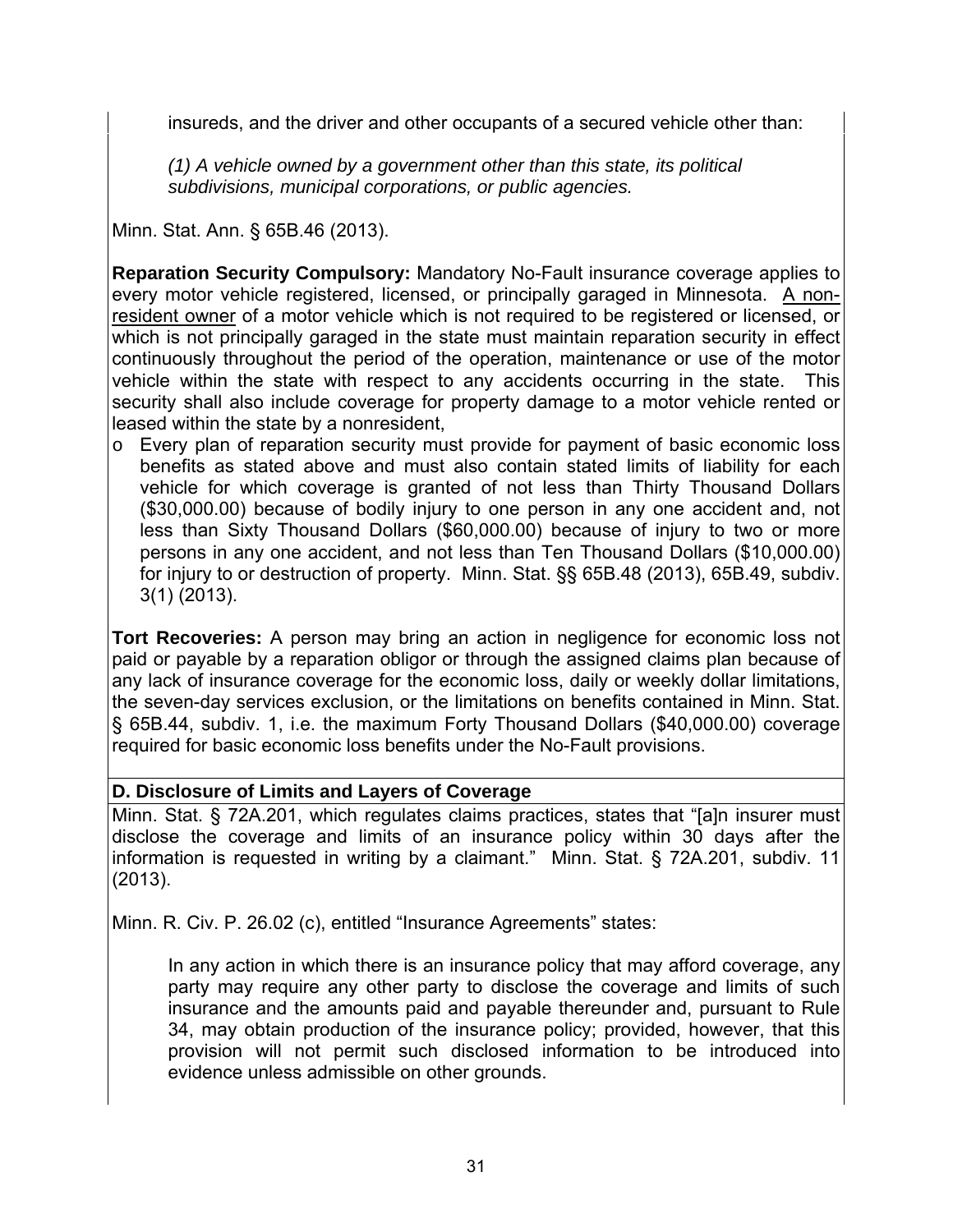Minn. R. Civ. P. 26.02 (c) (2013).

**E. Unfair Claims Practices** 

Minnesota's Unfair Claims Practices Act does not provide a private cause of action. *Morris v. Am. Fam. Mut. Ins. Co*., 386 N.W.2d 233 (Minn. 1986).

Minn. Stat. § 72A.20 prohibits certain methods, acts, and practices that are defined as unfair or deceptive. These include the following practices:

- (1) misrepresenting pertinent facts or insurance policy provisions relating to coverages at issue;
- (2) failing to acknowledge and act reasonably promptly upon communications with respect to claims arising under insurance policies;
- (3) failing to adopt and implement reasonable standards for the prompt investigation of claims arising under insurance policies;
- (4) refusing to pay claims without conducting a reasonable investigation based upon all available information;
- (5) failing to affirm or deny coverage of claims within a reasonable time after proof of loss statements have been completed;
- (6) not attempting in good faith to effectuate prompt, fair, and equitable settlements of claims in which liability has become reasonably clear;
- (7) compelling insureds to institute litigation to recover amounts due under an insurance policy by offering substantially less than the amounts ultimately recovered in actions brought by the insureds;
- (8) attempting to settle a claim for less than the amount to which reasonable persons would have believed they were entitled by reference to written or printed advertising material accompanying or made part of an application;
- (9) attempting to settle claims on the basis of an application which was altered without notice to, or knowledge or consent of, the insured;
- (10) making claims payments to insureds or beneficiaries not accompanied by a statement setting forth the coverage under which the payments are being made;
- (11) making known to insureds or claimants a policy of appealing from arbitration awards in favor of insureds or claimants for the purpose of compelling them to accept settlements or compromises less than the amount awarded in arbitration;
- (12) delaying the investigation or payment of claims by requiring an insured, claimant, or the physician of either to submit a preliminary claim report and then requiring the subsequent submission of formal proof of loss forms, both of which submissions contain substantially the same information;
- (13) failing to promptly settle claims, where liability has become reasonably clear, under one portion of the insurance policy coverage in order to influence settlements under other portions of the insurance policy coverage;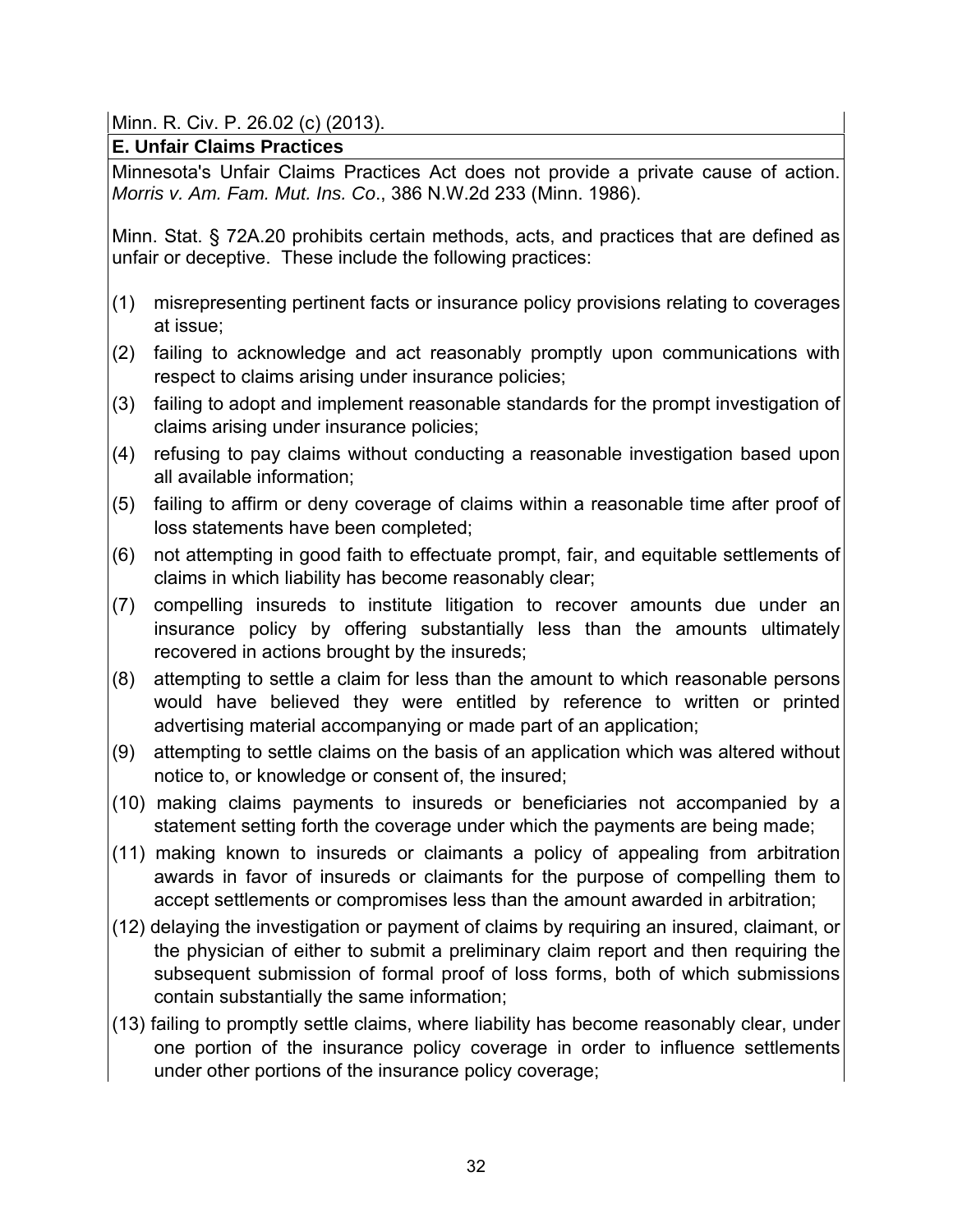- (14) failing to promptly provide a reasonable explanation of the basis in the insurance policy in relation to the facts or applicable law for denial of a claim or for the offer of a compromise settlement;
- (15) requiring an insured to provide information or documentation that is or would be dated more than five years prior to or five years after the date of a fire loss, except for proof of ownership of the damaged property;
- (16) stating or implying to an insured that filing a claim related to the I-35W bridge collapse for no-fault motor vehicle insurance benefits would or may result in cancellation or nonrenewal of the insured's policy or in a surcharge or other future increase in premium rates, when any such consequence of filing the claim would be prohibited by law;
- (17) failing to promptly inform an insured who files a claim related to the I-35W bridge collapse and described in section 65B.133, subdivision 5a, of the provisions of that law, both orally and in writing.

Minn. Stat. § 72A.20, subdiv. 12 (1)-(17) (2013).

**F. Bad Faith Claims**

# **First-Party Bad Faith, Minn. Stat. § 604.18:**

- A Plaintiff cannot initially plead a bad faith claim in the complaint. After filing the suit, a party may make a motion to amend the pleadings to claim recovery of taxable costs under this section. The motion must allege the applicable legal basis under this section for awarding taxable costs under this section, and must be accompanied by one or more affidavits showing the factual basis for the motion. The motion may be opposed by the submission of one or more affidavits showing there is no factual basis for the motion. At the hearing, if the court finds prima facie evidence in support of the motion, the court may grant the moving party permission to amend the pleadings to claim taxable costs under this section.
- Law regarding what standard is used for amendment of a first-party bad faith claim is not clear, is it Rule 15 where amendments should be freely granted or is it the punitive damage standard.
- The insured must establish that:

-The insurer had no reasonable basis to deny the claim, or

-The insurer had reckless disregard for whether there was a reasonable basis to deny the claim.

- There is an exception in the event the insurer is conducting or cooperating with a fraud or arson investigation.
- Damages and attorney's fees: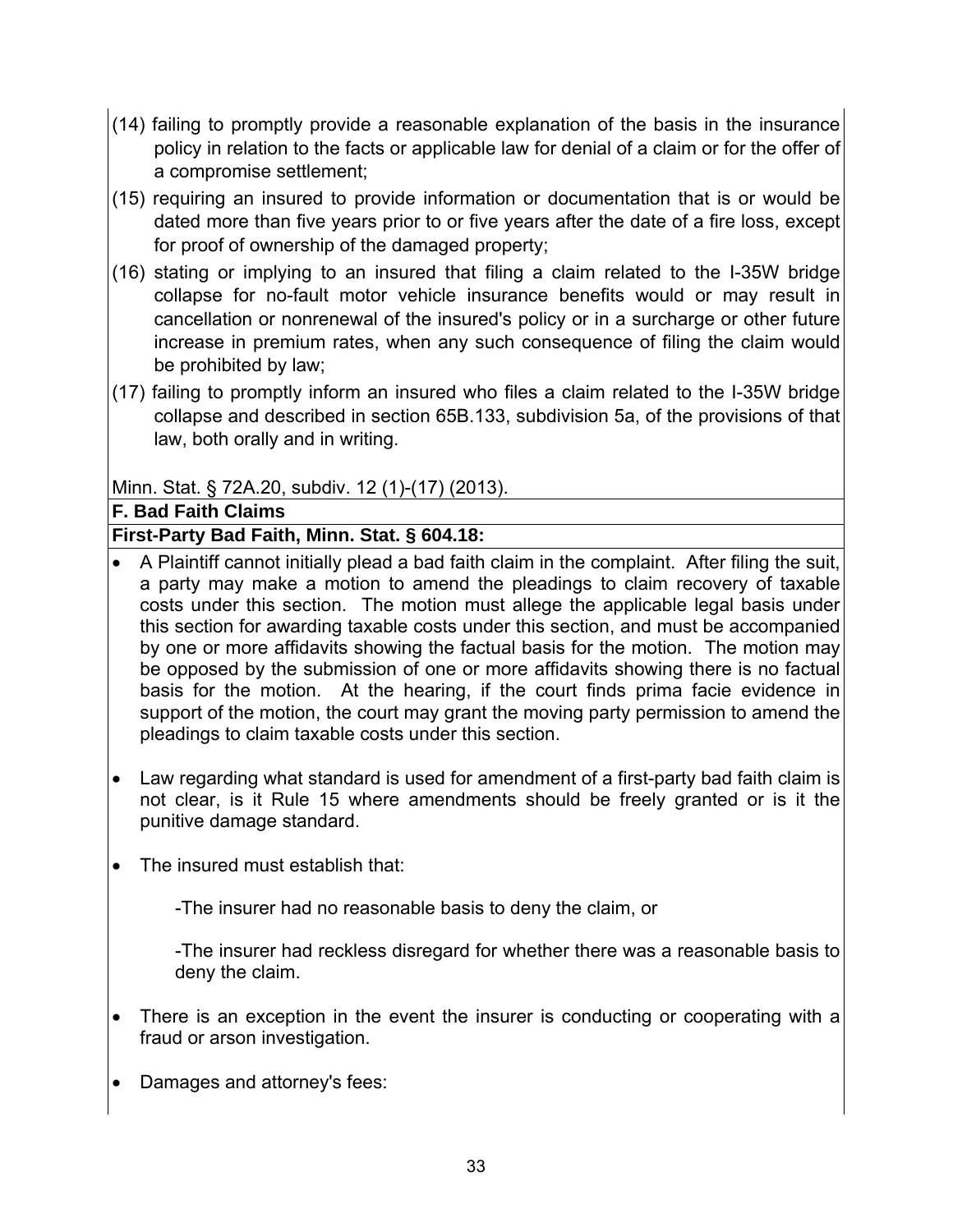-Damages and fees "shall be determined by the court" in a separate proceeding

 -A successful insured can recover either one-half of the proceeds awarded that exceeded the insurer's offer, or \$250,000, whichever is less.

 -A successful insured can also recover attorneys fees incurred in prosecuting the bad faith claim only (not the benefits claim) and these fees are capped at \$100,000

- Does not apply to claims for No-Fault Benefits or Workers' Compensation Benefits.
- Does apply to claims for first party property damage, and UM and UTM claims.

## **Third-Party Bad Faith:**

 Third-party bad faith arises when an insurer for a tortfeasor refuses to settle with a plaintiff within the policy limits without a good faith reason.

• An insurer's refusal of an offer to settle will not be deemed in good faith if:

-The insurer did not in good faith believe the insured was not liable, or

 -If the insurer did not believe in good faith that the proposed settlement figure was greater than the amount a jury would award as damages. *Short v. Dairyland Ins. Co*., 334 N.W.2d 384, 387 (Minn. 1983).

 Additionally, the insured/tortfeasor may assign their (first-party) claim for bad faith to a plaintiff following judgment.

## **G. Coverage – Duty of Insured**

"Generally, an insurance consumer is responsible to educate himself concerning matters of insurance coverage." *Louwagie v. State Farm Fire & Cas. Co.*, 397 N.W.2d 567, 569 (Minn. Ct. App. 1986).

Both the insurer and insured must cooperate to further the legislative purpose of expedited payments. For example, a policy may require notice to the insurer within six months of the accident. Minn. Stat. § 65B.55, subdiv. 1 (2013). If the insured fails to comply with the notice requirement, the insurer can deny basic economic loss benefits without showing prejudice. *Terrell v. State Farm Ins. Co*., 346 N.W.2d 149, 152 (Minn. 1984).

Similarly, in exchange for the insurer making prompt payments, the insured is required to cooperate in transmitting medical information and in submitting to an independent medical examination ("IME"). Therefore, an insured's unreasonable failure to attend an IME warrants the suspension of no-fault benefits. *Neal v. State Farm Mut. Ins. Co*., 529 N.W.2d 330, 333–34 (Minn. 1995).